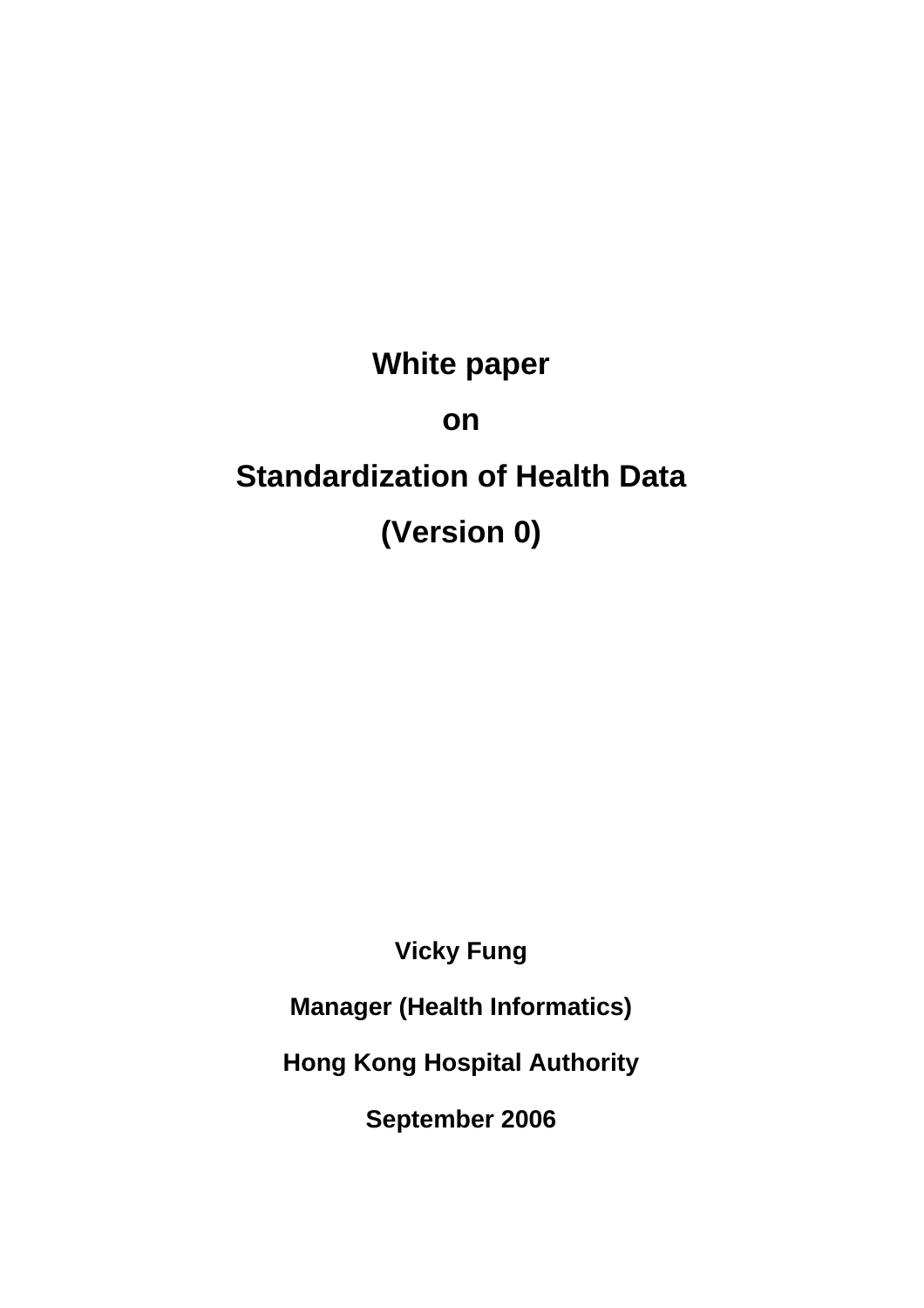## *Acknowledgements*

The author would like to express a heartful thanks to Dr N T Cheung and Dr C P Wong for their guidance and advices in the preparation of the report. This report cannot be produced without the shared experience of all clinicians who have been involving in the development of the Clinical Management System, and various health informatics and information technology colleagues who have been working in the health information systems at the Hospital Authority. The author is in debt to all Health Information & Records Managers for their advices in health information management. Special thanks is given to the following colleagues who advised on the report content : Ms S C Chiang, Mr Frank Chung, Mr Warren Cheung, Mr James Tan and Mr William Chan. The author appreciates the understanding and support given by the colleagues of the Health Informatics team when the report is written. Last but not the least, the author would like to thank all members of the Data Sharing & Standards Working Group for their support to the project : Dr C P Wong, Dr Heston Kwong, Ms Conser Lee, Mr Owen Wong, Mr K C Chan, Dr K T Chan, Dr C P Ho, Ms Manbo Man.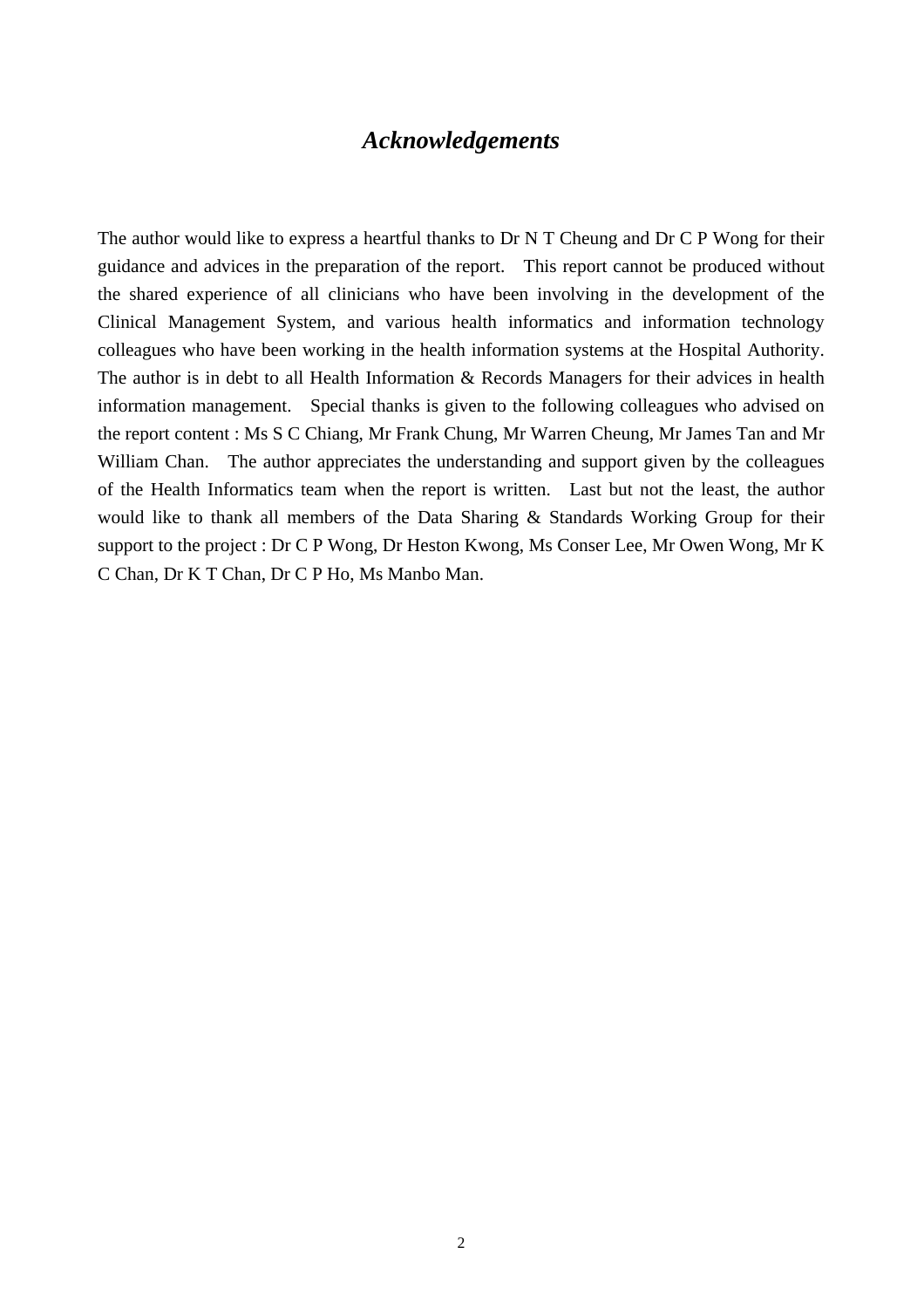# **Table of Content**

| $\mathbf 1$ .                                                                     |      |        |                                                        |  |  |
|-----------------------------------------------------------------------------------|------|--------|--------------------------------------------------------|--|--|
| 2.                                                                                |      |        |                                                        |  |  |
| 3.                                                                                |      |        |                                                        |  |  |
|                                                                                   | 3.1. |        |                                                        |  |  |
|                                                                                   | 3.2. |        |                                                        |  |  |
|                                                                                   | 3.3. |        |                                                        |  |  |
|                                                                                   | 3.4. |        |                                                        |  |  |
| 4.                                                                                |      |        |                                                        |  |  |
| 5.                                                                                |      |        |                                                        |  |  |
| 6.                                                                                |      |        |                                                        |  |  |
|                                                                                   | 6.1. |        |                                                        |  |  |
|                                                                                   | 6.2. |        |                                                        |  |  |
|                                                                                   | 6.3. |        |                                                        |  |  |
|                                                                                   | 6.4. |        |                                                        |  |  |
|                                                                                   | 6.5. |        |                                                        |  |  |
|                                                                                   | 6.6. |        |                                                        |  |  |
| 7.                                                                                |      |        |                                                        |  |  |
| 8.                                                                                |      |        |                                                        |  |  |
| 9.                                                                                |      |        |                                                        |  |  |
|                                                                                   | 9.1. |        |                                                        |  |  |
|                                                                                   | 9.2. |        |                                                        |  |  |
|                                                                                   | 9.3. |        |                                                        |  |  |
|                                                                                   |      | 9.3.1. |                                                        |  |  |
|                                                                                   |      | 9.3.2. |                                                        |  |  |
|                                                                                   |      | 9.3.3. |                                                        |  |  |
|                                                                                   |      | 9.3.4. |                                                        |  |  |
|                                                                                   | 9.4. |        |                                                        |  |  |
|                                                                                   | 9.5. |        |                                                        |  |  |
| 10.                                                                               |      |        |                                                        |  |  |
| 11.                                                                               |      |        |                                                        |  |  |
|                                                                                   |      |        |                                                        |  |  |
|                                                                                   |      |        |                                                        |  |  |
| Adoption of Standard Terminologies in Hong Kong Hospitals 36<br><b>Appendix I</b> |      |        |                                                        |  |  |
| <b>Appendix II</b>                                                                |      |        |                                                        |  |  |
| <b>Appendix III</b>                                                               |      |        | CEN Working Group 3 on Security, Safety and Quality 38 |  |  |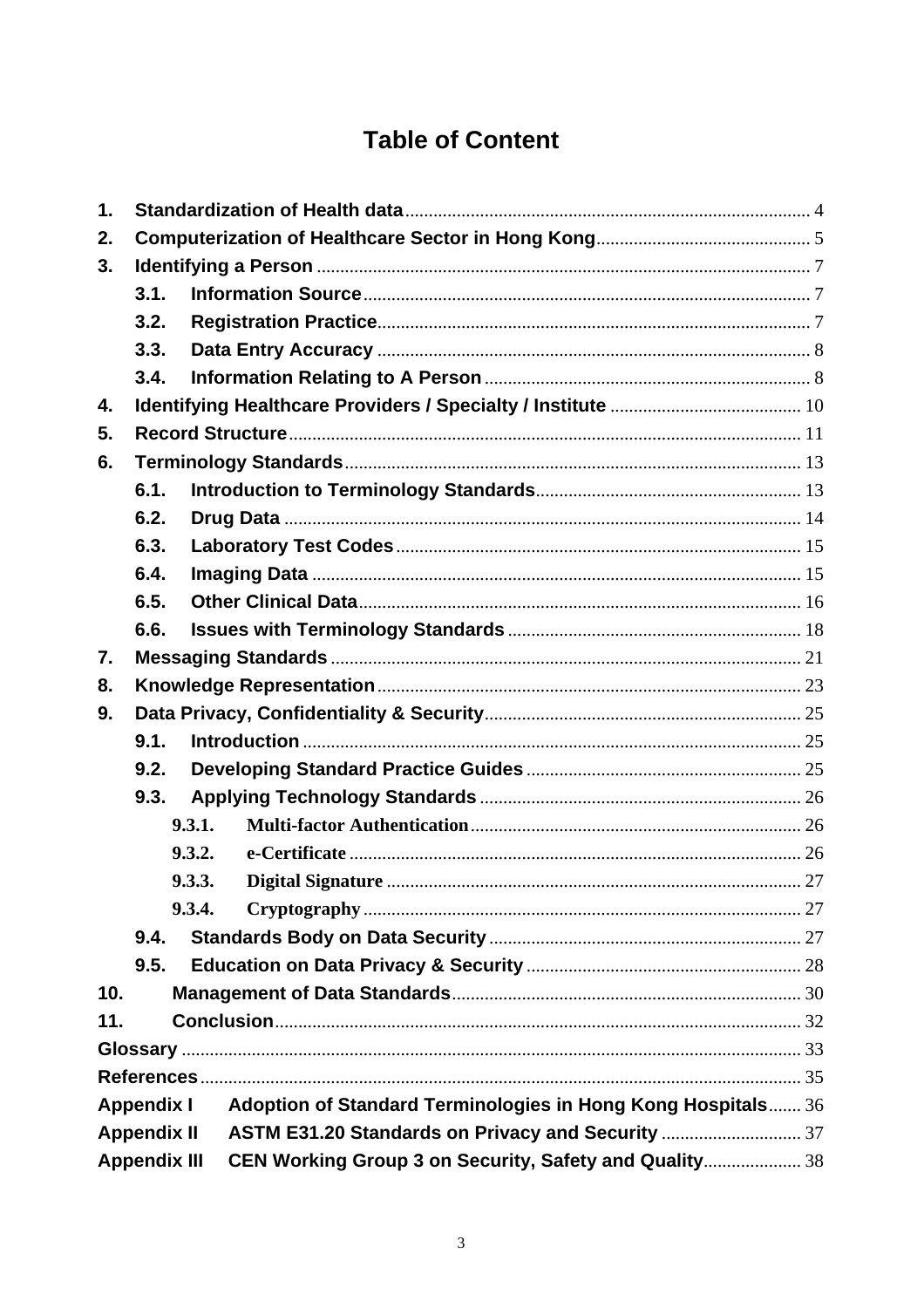## <span id="page-3-0"></span>**1. Standardization of Health data**

- 1.1. Data standardization is the basis for accurate and efficient communication. Healthcare service is contributed by multiple carers at different times at various locations. Data standards ensure information is interpreted by all users with the same understanding. It facilitates comparability of data and interoperability of systems for data captured at applications built on different platforms. It supports reuse of data, improves the efficiency of healthcare services and avoids errors by reducing duplicated efforts in data entry. Data standardization assists in protecting and promoting population health through early detection of abnormal patterns.
- 1.2. In healthcare environment, data standardization refers to i) the data content; ii) the terminologies that are used to represent the data; iii) how data are transmitted across various platforms/applications; and iv) how knowledge, e.g. clinical guidelines, protocols, decision support rules, are represented in the health information system  $<sup>(1)</sup>$ .</sup>
- 1.3. The basic elements for data sharing requires standardization in the areas of identification, record structure, terminology, messaging and knowledge representation. Issues of data privacy and management of standards are also important.
- 1.4. The following will review the current status of computerization and standardization of health data in Hong Kong. The report will further discuss the basic elements and propose steps to be taken to facilitate data sharing amongst healthcare providers.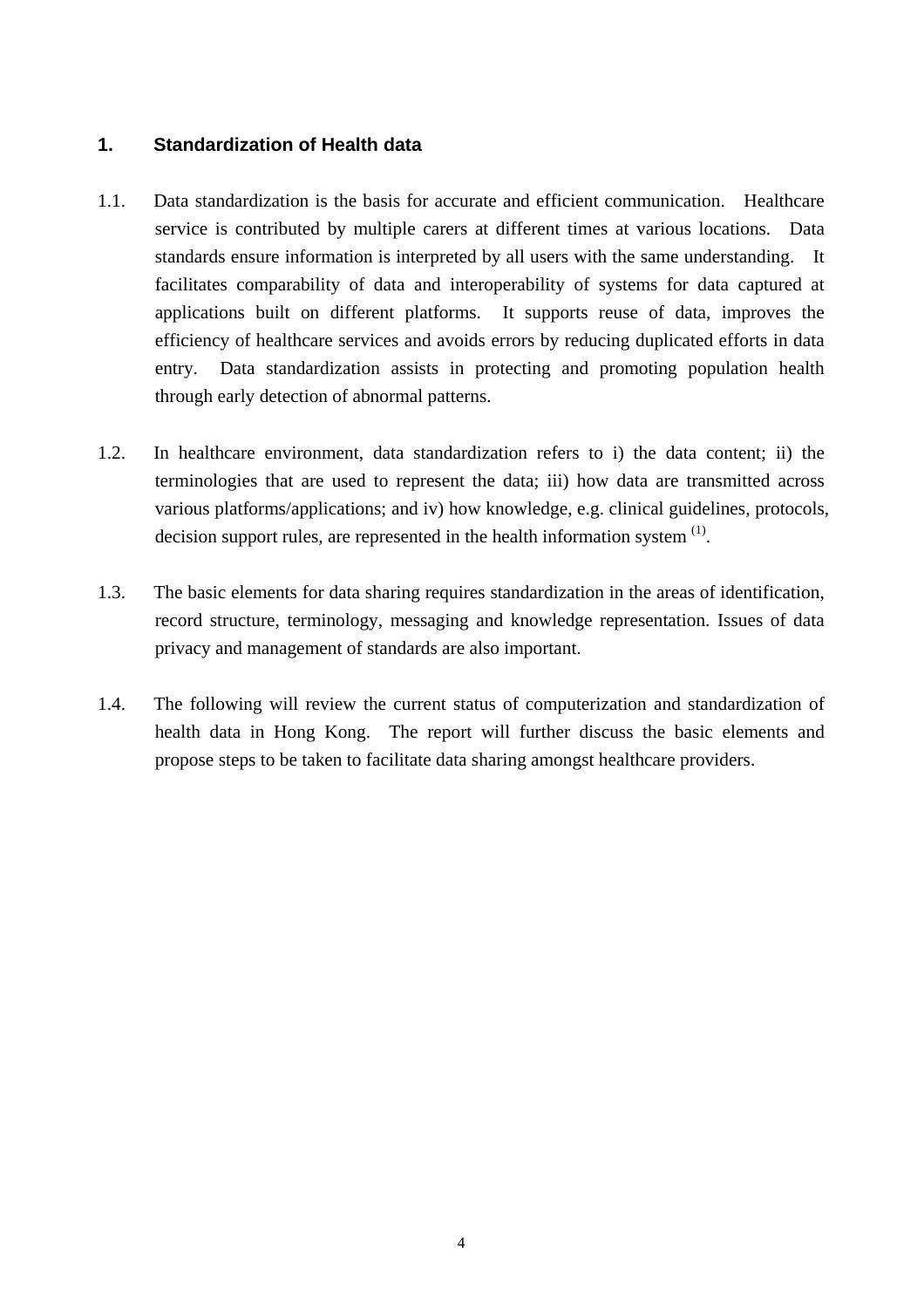## <span id="page-4-0"></span>**2. Computerization of Healthcare Sector in Hong Kong**

- 2.1. Computerization of healthcare records in Hong Kong mainly concentrated in public hospitals and their clinics. The Hospital Authority (HA), managing all public hospitals, started to implement the patient administration systems in 1991. All patients attending HA institutes are registered in the Hong Kong Patient Master Index (HKPMI). In 1995, the Clinical Management System (CMS) was first implemented in the public hospitals. At present, important clinical data are being entered into CMS workstations by nearly 4,800 doctors, 20,000 nursing staff and 4,800 allied health professionals. These data include allergy history, diagnoses, procedures, discharge summaries, operation records, special investigation reports, laboratory results, radiology reports and images, medications ordered / dispensed, and other specialty based clinical data. Starting from 2000, HA healthcare professionals can view all captured electronic data created at any HA institute via the electronic Patient Record System (ePR) at any HA workstation. A pilot project was launched in April 2006 to share the ePR with registered private practitioners with the patient's agreement.
- 2.2. Leveraging the CMS, the HA built the e-SARS Reporting System to monitoring the SARS outbreak in 2003. e-SARS, together with the address table developed by the Police Department and the contact tracing system developed by the Department of Health (DH), played a key role in managing the SARS outbreak. Starting from 2006, HA doctors are reporting notifiable and communicable diseases to DH electronically via the Notifiable Disease and Outbreak Reporting System (NDORS).
- 2.3. In March 2005, DH launched the Central Notification Office On-line to provide an electronic channel for private doctors to report notifiable and other infectious diseases of public health concern. In addition, there are several projects managed by the DH to facilitate monitoring the public health, e.g. the Public Health Information System, Cervical Screening Information System. All these initiatives aim to provide a convenient and secure electronic platform to enhance surveillance of diseases such that actions can be taken as soon as possible to protect the health of the Hong Kong community.
- 2.4. A recent survey done by the Hong Kong Medical Association<sup>(2)</sup> indicated that there is an increasing trend / interests in using computers at the private health care sectors. Over 85% of them used computers at work, mainly writing letters, internet access and indexing patient demographic data. Around 49% of them also used computer for drug labeling, and 43% of them were documenting patient clinical data in computer.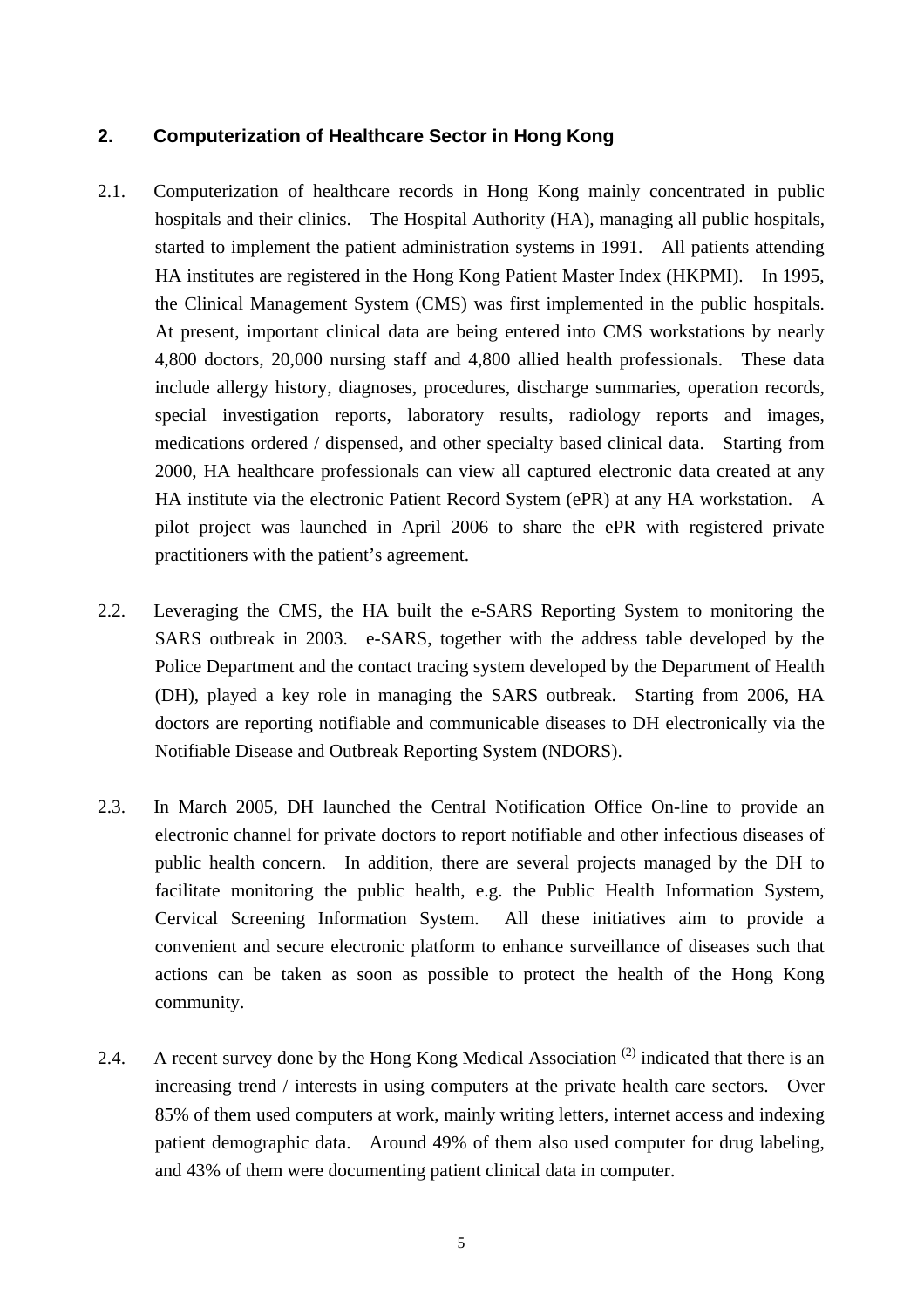- 2.5. The Working Group also surveyed various hospitals on the adoption of data standards. However, only HA and one private hospital responded. Please refer to Appendix I. Given the low response from the private sector, one could hardly draw a conclusion on how well health data standards are being adopted in the Hong Kong healthcare system. However, the survey indicated that :
- 2.5.1. The HA hospitals have adopted a number of standards in her clinical information systems. For some, in particular, terminology, standards are only served as a reference to the captured data instead of directly applying the standard as the captured data. For example, the HA Clinical Vocabulary Table (HACVT) is modified from the ICD 9 CM to support capturing diagnoses and procedures. One-third of the HACVT content is locally added terms. The Drug Table being used by the HA is also built from the British National Formulary (BNF) and added drug names that not included in the BNF.
- 2.5.2. Some standards are being used at HA hospitals and also some private hospitals, e.g. using Hong Kong Identity Card / Birth Certificate number to register their patients; referencing diagnoses and procedures to ICD 9 CM; using DICOM to represent imaging data.
- 2.5.3. The HA is also adopting standards that become more popular overseas or those developed in recent years, e.g. SNOMED CT, ICF, LOINC.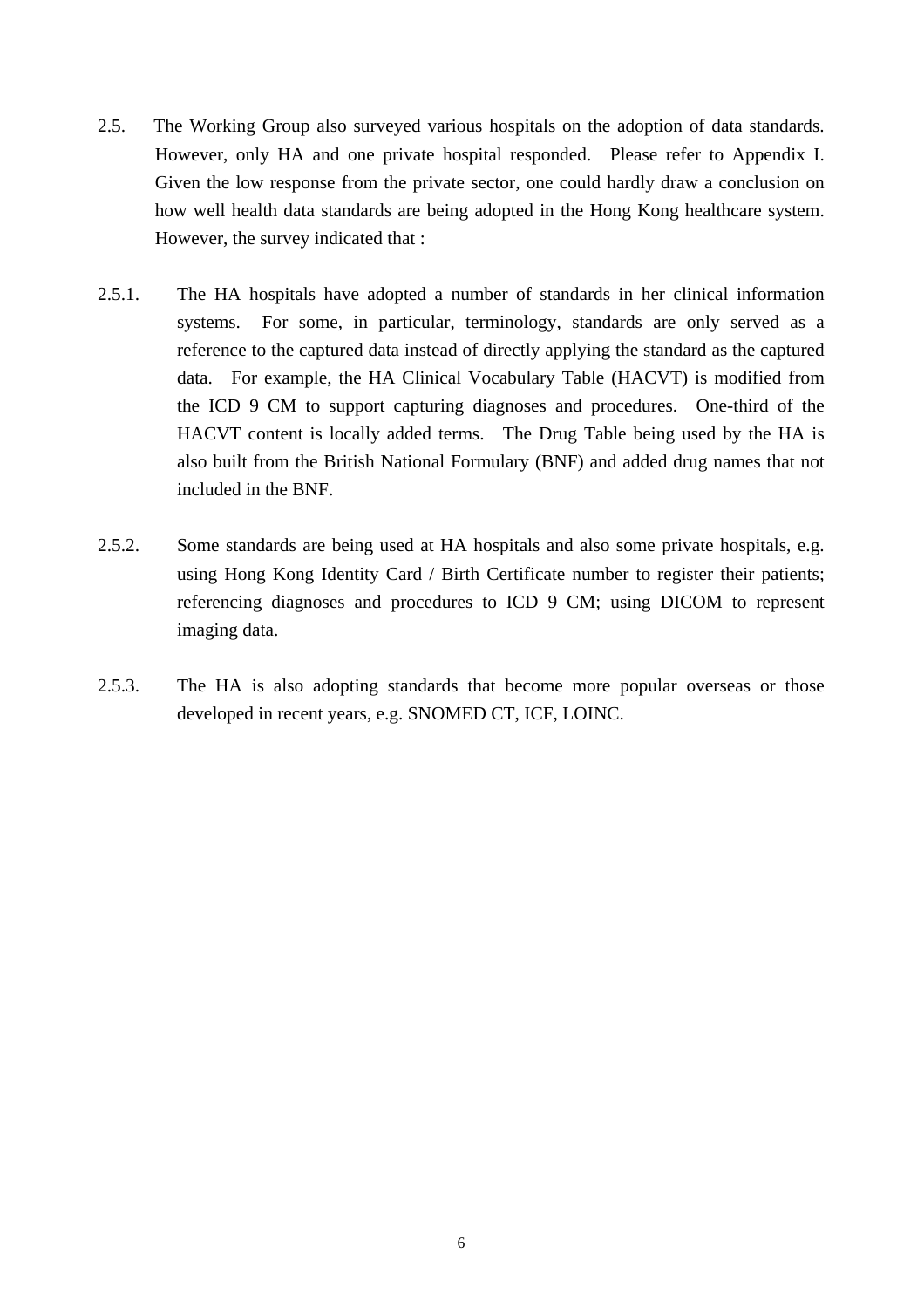## <span id="page-6-0"></span>**3. Identifying a Person**

All persons must be uniquely and accurately identified for establishing a womb-to-tomb personal health record. That includes 3 elements : accurate information source, standard registration practice, and accurate data capturing.

#### **3.1. Information Source**

- 3.1.1. All Hong Kong citizens are uniquely identified. Hong Kong Identity Card (HKID) number is issued to children over 11 years old by the Immigration Department. It is a reliable and convenient means to uniquely identify Hong Kong citizens. Identification of children under 11 years old relies on their Hong Kong Birth Certificate number which will eventually become the person's HKID number. In the survey, both HA hospitals and the other private hospital are using HKID and Birth Certificate number to register their patients.
- 3.1.2. Linking a person's birth data with one's subsequent health record is relied on the parents' initiative to provide the baby's Birth Certificate number to the birth hospital. The baby's surname is not reflected on the Birth Certificate. Yet, there are various reasons that the father's surname would not be used as the baby's one, e.g. single mother, ritual of some ethnic groups. However, the Immigration Department indicated that amendment to the Birth Certificate and provision of Birth Certificate number to the birth hospital would require a revisit of the existing law. Not all persons will present one's HKID card on registration. Fake HKID cards are on the news on and off. Once a HKID number is shared by more than one person, the health data attached under that number will be mixed up as well. It is difficult and time consuming to identify and verify which piece of clinical data belongs to which person.
- 3.1.3. Considering the resources required to develop and maintain a unique personal identification system, it is worthless to replace the HKID number by another unique identifier. Yet, there is a need to explore means to strengthen the identification and authentication (please refer to Chapter 9) of a person using new technology.

#### **3.2. Registration Practice**

3.2.1. The Chinese culture, e.g. husband's surname not shown on the HKID card, date of birth in lunar calendar, may confuse the registration staff. Other concerns include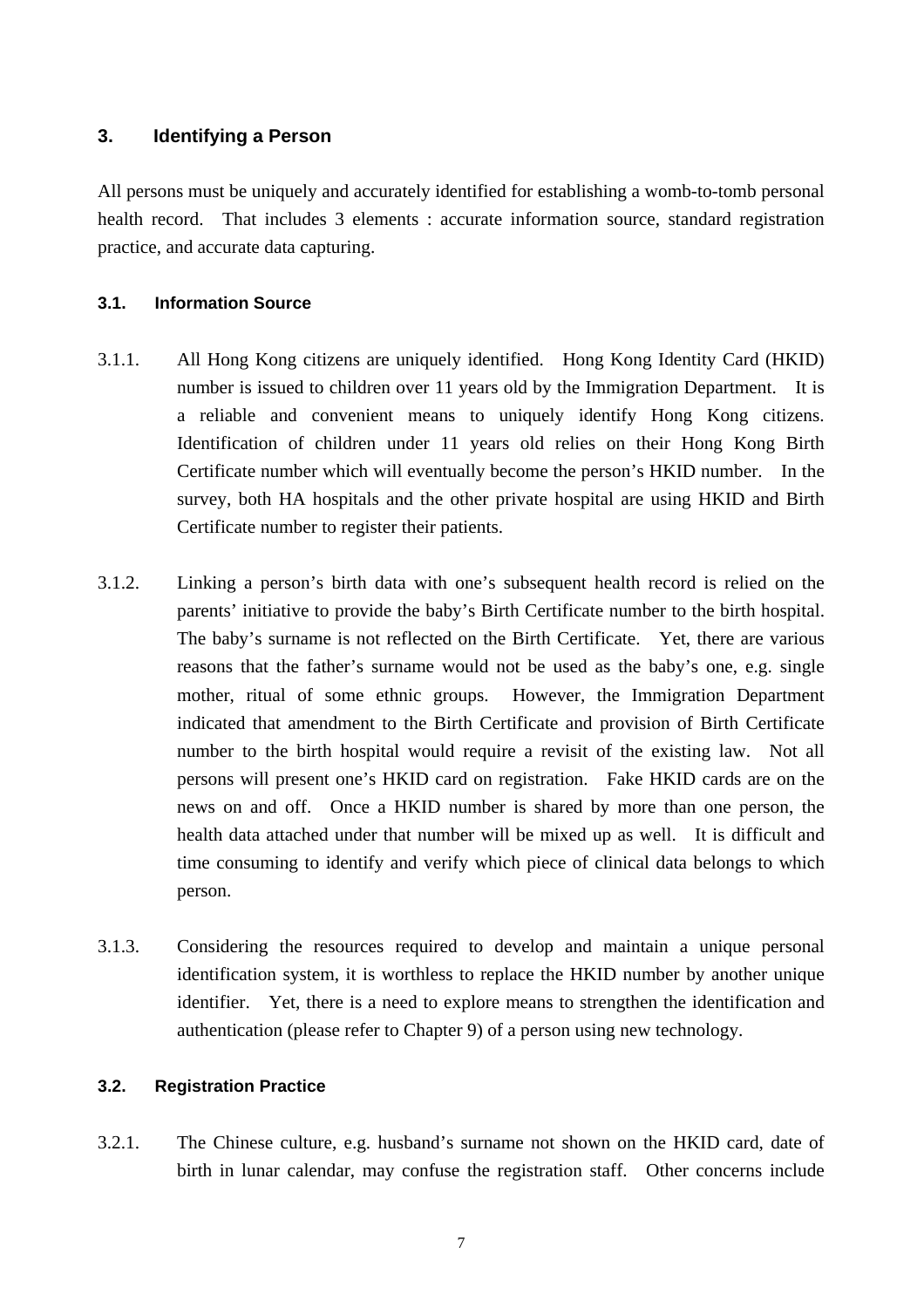<span id="page-7-0"></span>persons with trans-sexual operation, newborns of multiple pregnancy… Without standard practice to register a person, this would result in repeatedly updating of a person's identifier.

3.2.2. The increase in number of visitors from mainland China signifies the need of reviewing the existing system in just using traditional Chinese characters to identify persons whose identity document only bear one's name in simplified Chinese characters.

## **3.3. Data Entry Accuracy**

3.3.1. Typing error of a person's identifier is one of the major reasons that the system cannot link one's health record. The face data that stored in the smart HKID card provides a reliable source of information for capturing one's identifier if that is made available to the healthcare industry.

### **3.4. Information Relating to A Person**

- 3.4.1. In addition to personal identifiers, other data that would assist in monitoring public health, e.g. address, ethnicity, also need to be standardized. Special attention should be given to those vulnerable groups, e.g. elderly home, people living in institute. Currently, the HA is using the elderly home code table provided by the Social Welfare Department to identify patients sent from elderly homes.
- 3.4.2. The address table shared by the Police Department played an important role in combating SARS. The Office of Government Chief Information Officer (OGCIO) is currently working with the concerned parties in developing a standard address table to capturing of quality address data as well as to facilitate spatial analysis of the captured address data. This will serve as a sound foundation for all sectors, including health care sector in both patient and service management.
- *3.5. Recommendations*
- *3.5.1. To adopt Hong Kong Identity Card number / Birth Certificate number as the unique identification number for healthcare seeker.*
- *3.5.2. To register and verify a person using biometric data, e.g. reference to the biometric database that kept by the Immigration Department.*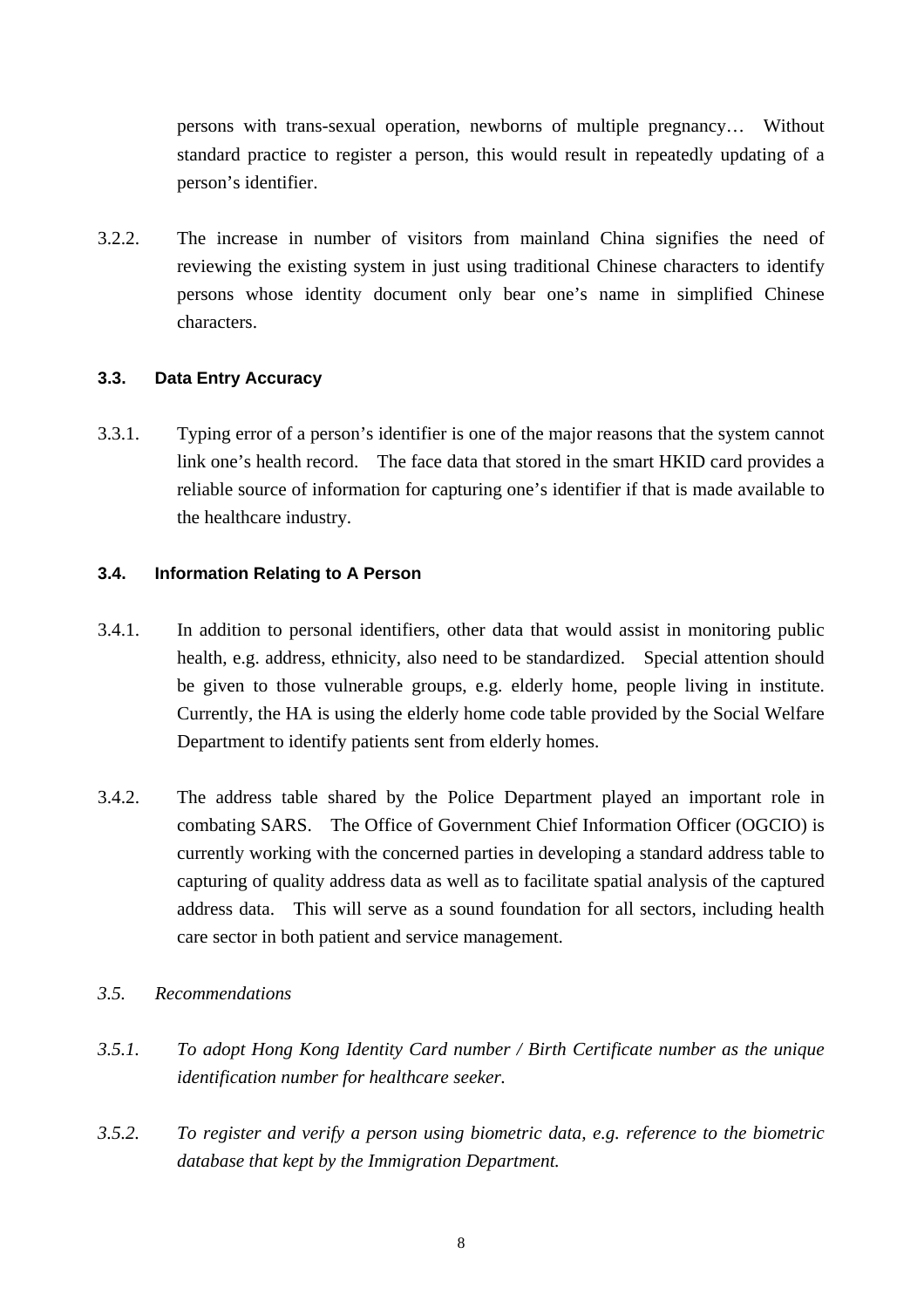- *3.5.3. To liaise with the Immigration Department to support the healthcare industry accessing the face data that is being stored in the smart HKID card.*
- *3.5.4. All babies should be properly identified with their surname and given name in the birth certificate.*
- *3.5.5. To discuss with the Immigration Department to share the Birth Certificate number with the birth hospital to facilitate building a lifelong personal health record for Hong Kong residents.*
- *3.5.6. To educate the public on one's responsibility to provide accurate personal identifier during healthcare attendance for linking previous health records.*
- *3.5.7. To study how the OGCIO standard address table would be implemented in health care sector.*
- *3.5.8. To develop practice guidelines on registration of a patient and how clinical data should be verified when personal identifier is mixed up.*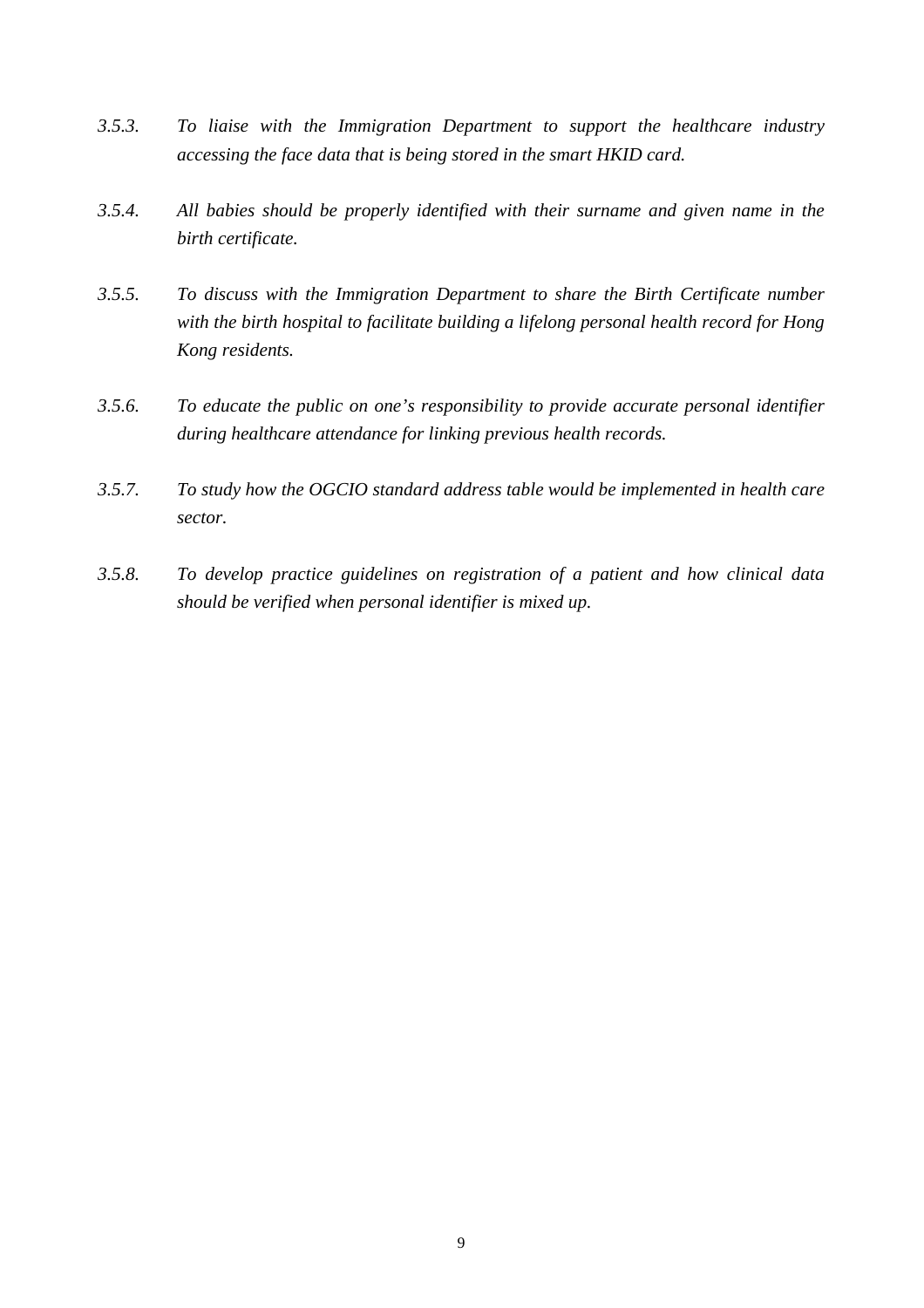## <span id="page-9-0"></span>**4. Identifying Healthcare Providers / Specialty / Institute**

- 4.1. Identifying healthcare providers is essential for future communication amongst healthcare providers on a person's health data. These include all healthcare providers who could involve in the care of a person, e.g. doctors, nurses, allied health professionals, professionals working in laboratories, radiology unit, pharmacies, persons working in the elderly home, or even the person himself, his family. All essential administrative and organizational information relating to healthcare providers, e.g. their affiliated institute, their specialty, should also be standardized. This assists in tracing the related specialist in case the healthcare provider in-charge cannot be contacted at a particular point of time.
- 4.2. All healthcare professionals need to register themselves to the relevant professional body so that they are allowed to practice in Hong Kong. This provides a reliable source to identify the profession of the healthcare provider.
- 4.3. Another important issue is to authenticate the healthcare provider (please refer to Chapter 9). Improper practice of using computer may affect how a healthcare provider is being identified, e.g. entering data into system that previously not logged out. This affects subsequent communication of a person's health data, and also may affect a person's data privacy.
- *4.4. Recommendations*
- *4.4.1. To liaise with various professional bodies to establish a central database to uniquely identify the healthcare professionals and healthcare institutes.*
- *4.4.2. To adopt multi-factor authentication to verify the identify of the healthcare provider.*
- *4.4.3. To explore new technologies, e.g. biometric mouse, digital signature, to uniquely identify and authenticate a healthcare provider.*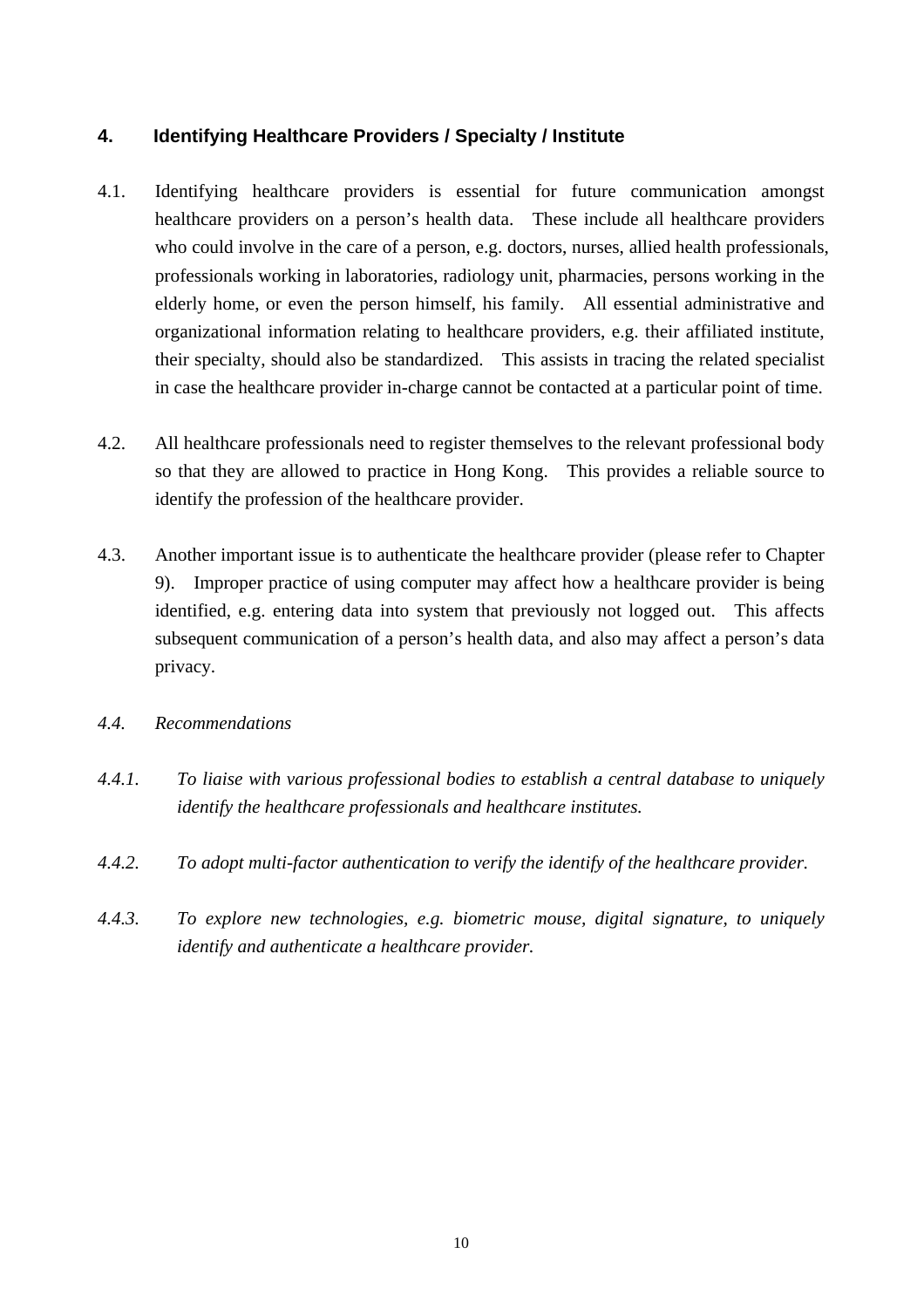## <span id="page-10-0"></span>**5. Record Structure**

- 5.1. Defining the record structure facilitates the organization of clinical information and its subsequent retrieval. The amount of health data being captured varies due to a number of factors, e.g. different penetration of information technology at various sectors, different approaches in implementing information system for healthcare sectors that have already introduced computerized health record. A clear direction is required so that the health sector can focus their development of electronic health record, including the essential record content, and the data standards, e.g. data definition, data format.
- 5.2. In overseas, there are standards developed on the record content. The Continuity of Care Record (CCR)<sup>(3)</sup> (see Table 1) is developed and maintained by the ASTM E31 Committee. It recommends the core data set to be sent to the healthcare provider when there is a referral / transferred.

| <b>Table 1</b> |              | <b>Content of Continuity of Care Record</b>        |  |  |
|----------------|--------------|----------------------------------------------------|--|--|
| 1.             |              | Header, or Document Identifying Information        |  |  |
|                | ✓            | referring or "from" clinician                      |  |  |
|                |              | referral or "to" provider                          |  |  |
|                |              | document date                                      |  |  |
|                | ✓            | purpose for creating the document                  |  |  |
|                | $\checkmark$ | reason for referral                                |  |  |
| 2.             |              | Patient Identifying Information                    |  |  |
| 3.             |              | Patient's Insurance and Financial Information      |  |  |
| 4.             |              | <b>Health Status of the Patient</b>                |  |  |
|                | $\checkmark$ | Diagnoses, Problems                                |  |  |
|                | $\checkmark$ | <b>Adverse Reactions/Alerts</b>                    |  |  |
|                |              | <b>Current Medications</b>                         |  |  |
|                |              | Immunizations                                      |  |  |
|                | $\checkmark$ | Vital Signs                                        |  |  |
|                | $\checkmark$ | <b>Laboratory Results</b>                          |  |  |
|                | $\checkmark$ | Procedures/Assessments                             |  |  |
|                | $\checkmark$ | <b>Health Status</b>                               |  |  |
| 5.             |              | Details on the patient-clinician encounter history |  |  |
| 6.             | Care Plan    |                                                    |  |  |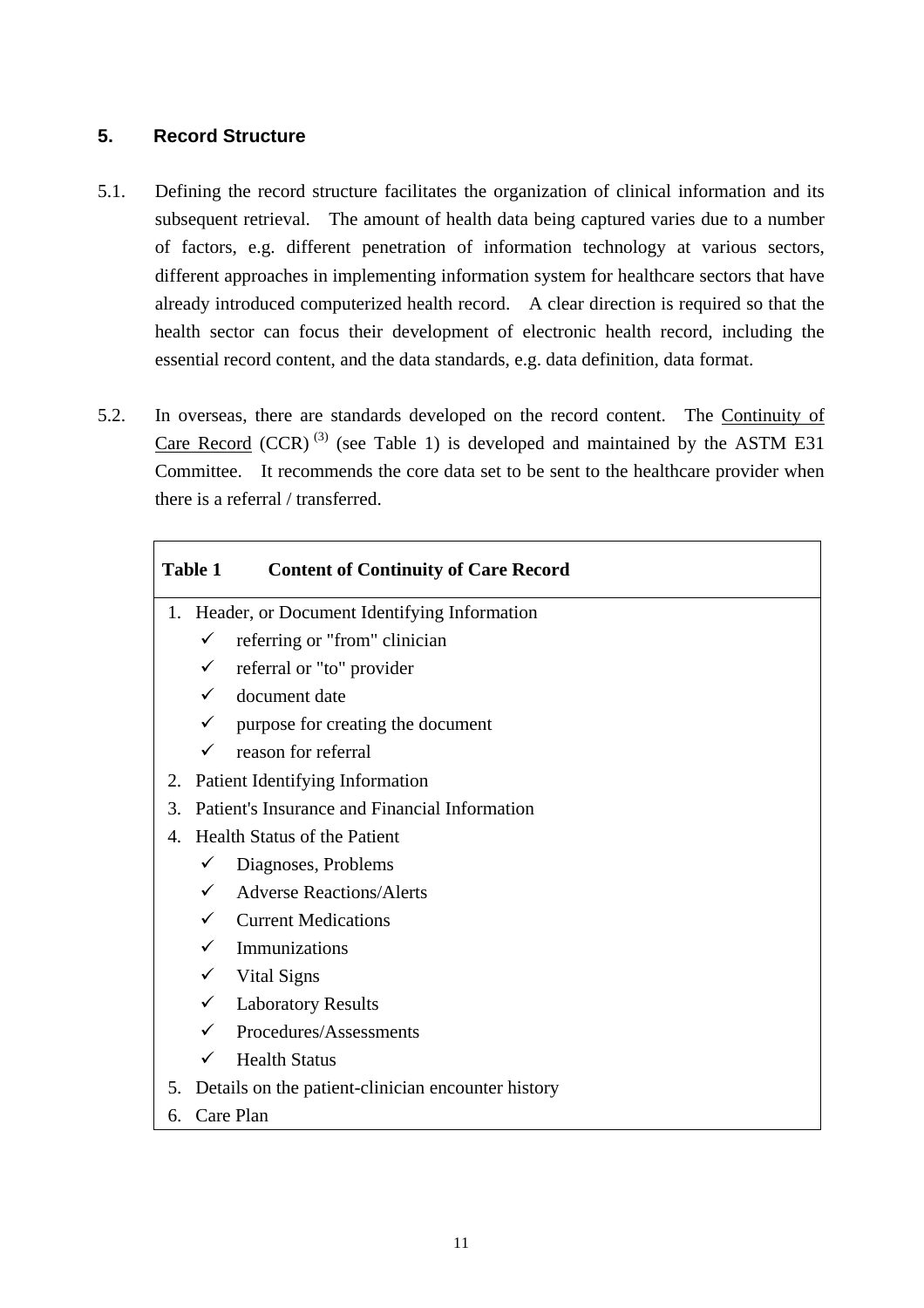- 5.3. ASTM also recommends standards on healthcare documents and the various sections in a person's health record in its E1384-02a Practice for Content and Structure of the Electronic Health Record (EHR).
- *5.4. Recommendations*
- *5.4.1. To define a minimum dataset for various types of records, e.g. inpatient, outpatient, accident & emergency visits, and for transferring / referral / discharge.*
- *5.4.2. To develop the data format for the recommended minimum dataset.*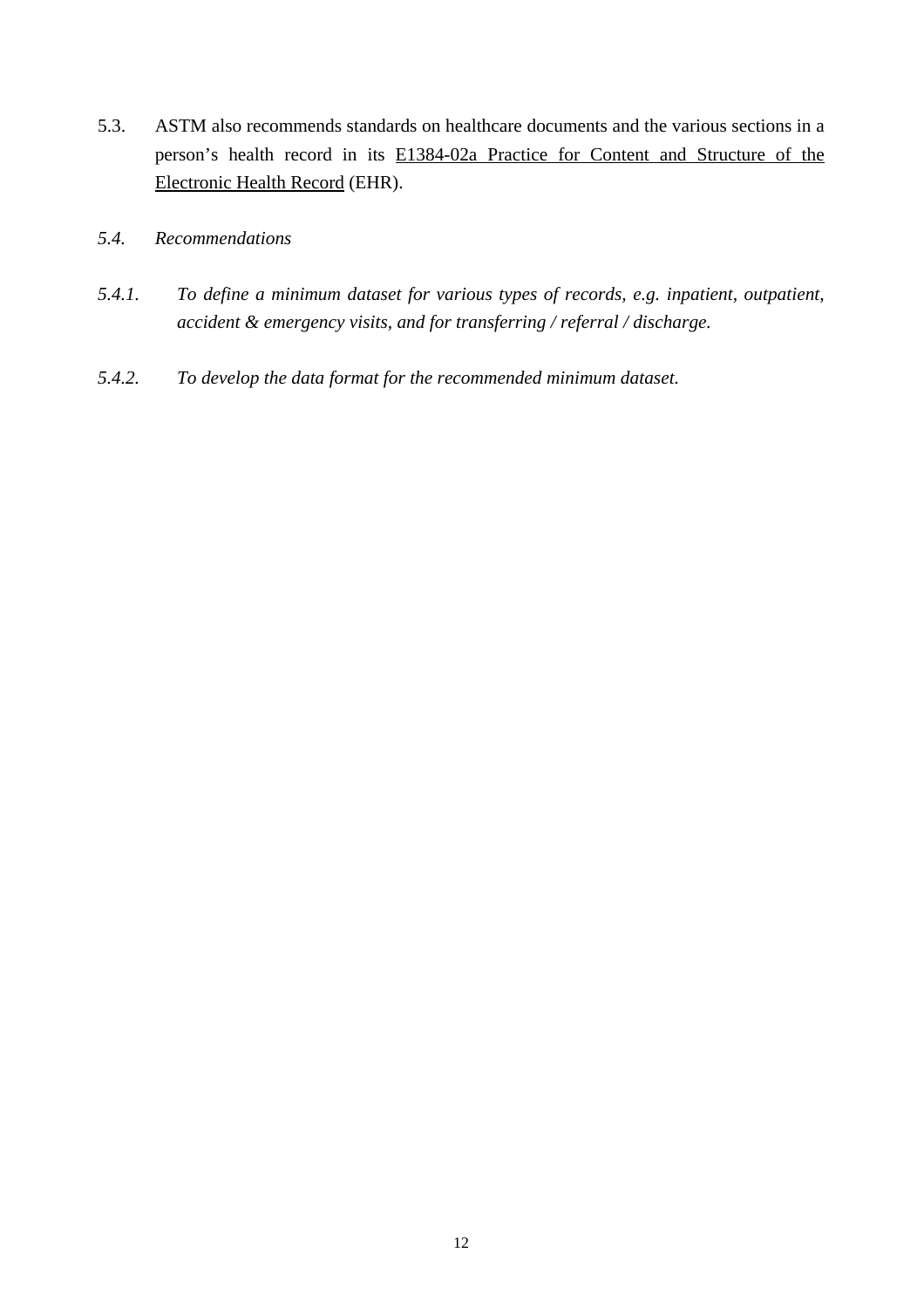## <span id="page-12-0"></span>**6. Terminology Standards**

## **6.1. Introduction to Terminology Standards**

6.1.1. Terminologies are medical terms and concepts used to describe, classify, and code the data elements and data expression languages and syntax that describe the relationships among terms/concepts  $(1)$ . Terminology is used to record clinical information; to facilitate the storage of clinical information; to support sharing and reuse of clinical information; to support efficient query formulation; to create a natural language output from manual structured input; and to support the application of decision support algorithms<sup>(4)</sup>. Cimino listed the desiderata of a medical terminology<sup>(5)</sup> (see Table 2):

| <b>Table 2</b><br><b>Desidarata of Medical Terminology</b> |                                                                                                                                                           |  |
|------------------------------------------------------------|-----------------------------------------------------------------------------------------------------------------------------------------------------------|--|
| i.                                                         | complete coverage of domain-specific content                                                                                                              |  |
| ii.                                                        | each concept in the vocabulary should have a single, coherent meaning                                                                                     |  |
| iii.                                                       | meaning of concepts do not change with time, view, or use, and concept<br>cannot be deleted from the terminology                                          |  |
| iv.                                                        | each concept is uniquely identified with meaningless identifier                                                                                           |  |
| V.                                                         | a concept should be put under more than one hierarchy, where appropriate                                                                                  |  |
| vi.                                                        | concepts have explicit formal definitions                                                                                                                 |  |
| vii.                                                       | residual categories in traditional classifications, e.g. not elsewhere classified,<br>should not be included in a terminology as it will change with time |  |
| viii.                                                      | terminology supports concepts at multiple granularities, as required                                                                                      |  |
| ix.                                                        | there is a consistent view of representation of concepts at various levels /<br>hierarchies                                                               |  |
| X.                                                         | concepts must evolve with change in knowledge                                                                                                             |  |
| xi.                                                        | concepts should be able to represent the context of the record                                                                                            |  |
| xii.                                                       | there is mechanism to recognize concepts of same meaning as same concept<br>could be expressed in different ways                                          |  |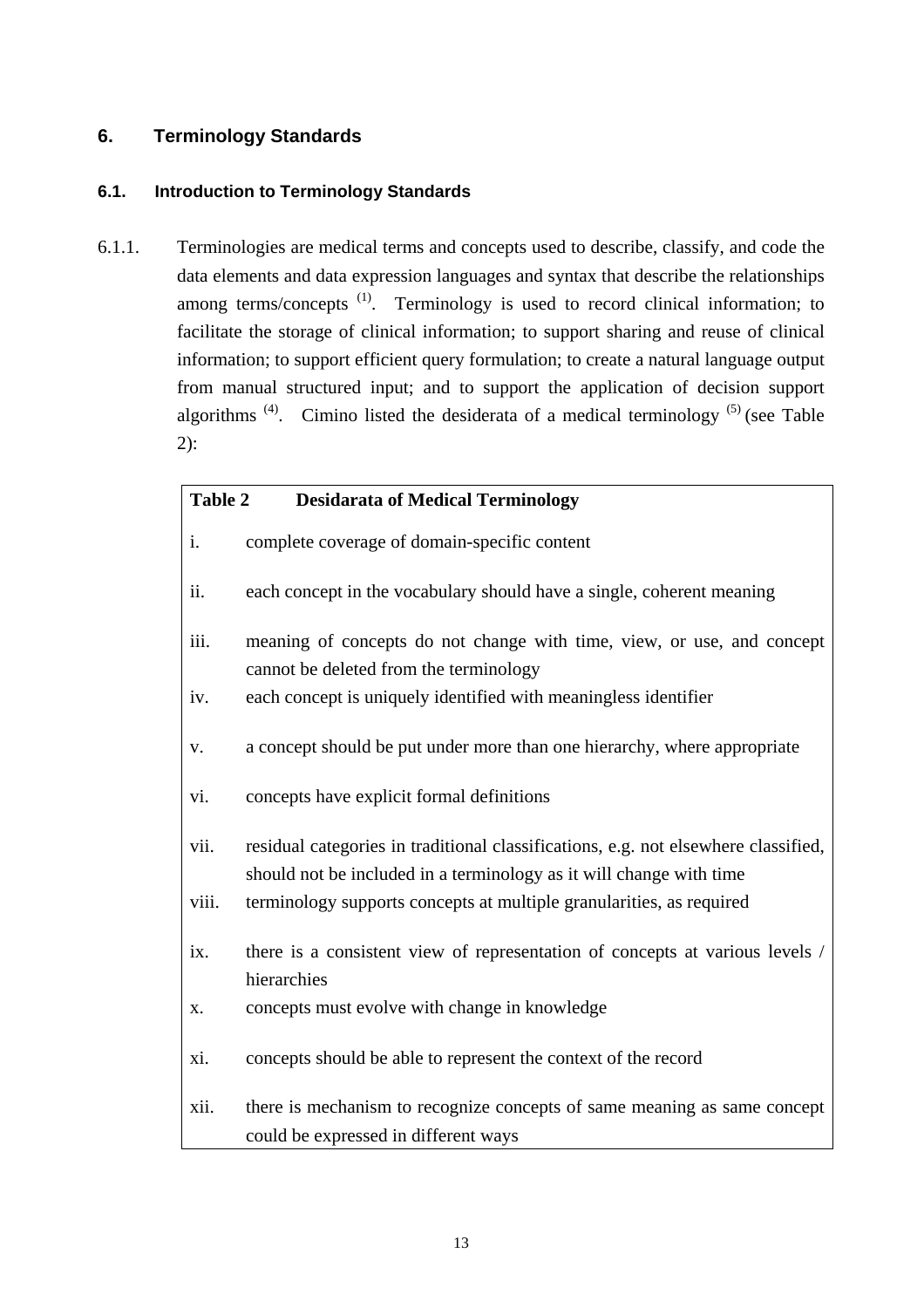<span id="page-13-0"></span>6.1.2. There are various types of terminologies developed for different domains of health data. The following introduce the most commonly used ones.

## **6.2. Drug Data**

- 6.2.1. GS1 Hong Kong is developing Central Drug Repository (CDR) to adopt a standard naming convention for drugs being used in HK across various parties, e.g. manufacturers, distributors, drug retailers. The system development was completed by May 2006. 2 major commercial pharmacies planned to implement the CDR. Penetration of information technology at small drug stores is still limited. The development of CDR highlights the importance of standardizing drug data to facilitate tracking dispensed drugs. However, as a drug can be manufactured by different companies, it is important to reference to the brand name to the drug's generic name, and to identify the ingredients to facilitate development of knowledge based information such as drug interactions, allergies, and contraindications to ensure patient safety.
- 6.2.2. Today there are a variety of drug standards, each developed for a different purpose. Unfortunately there does not appear to be a single standard which encompasses all requirements. For instance, the Hospital Authority's Drug Table is built to support the ordering and dispensing of medications; MedDRA is a terminology designed to support the classification, retrieval, presentation, and communication of medical information throughout the medical product regulatory cycle; and the First Data Bank proprietary drug classification is designed primarily to support clinical decision support.
- 6.2.3. Other challenges facing drug terminology is that same drug name of a particular manufacturer could be of different preparations when it is sold at different places. Individual doctor could prepare his own formula, e.g. ointment, syrup, which is not available anywhere. This formula may not be known to others but the doctor himself only.
- 6.2.4. British National Formulary (BNF)<sup>(6)</sup> is published jointly by the British Medical Association and the Royal Pharmaceutical Society of Great Britain. The BNF provides guidance on prescribing, dispensing and administering medicines with special reference to their uses, cautions, contra-indications, side-effects, dosage and relative costs. Drugs are grouped according to the body systems that it acts on. Thus, if a drug serves several purposes, then it would be included under all body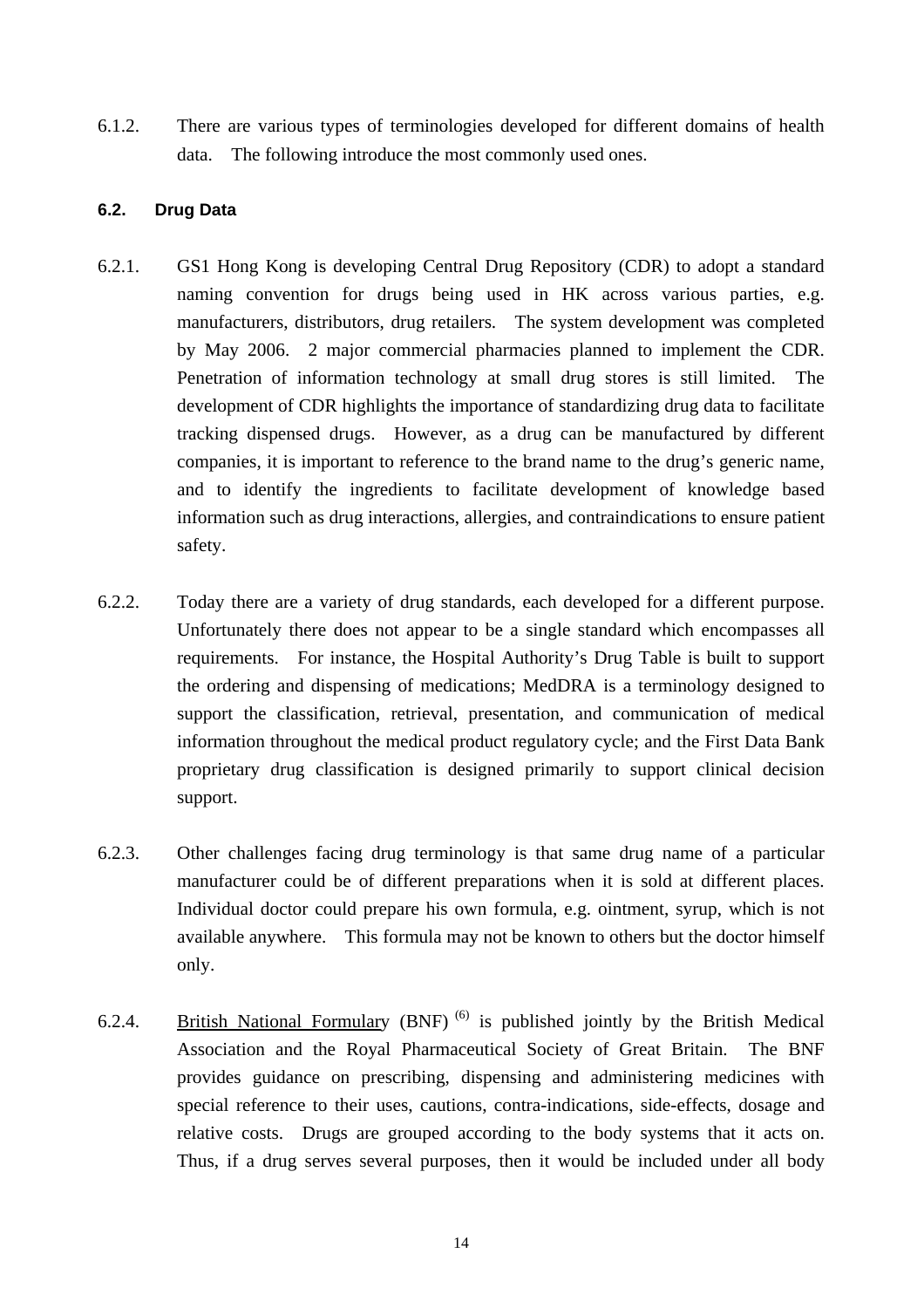<span id="page-14-0"></span>systems that it acts on under different identifiers. The HA and the surveyed hospital are using BNF. The HA has built another unique identifier for the drug and mapped it to multiple BNF identifiers, if applicable.

- 6.2.5. RxNorm  $(7)$ , a standardized nomenclature for clinical drugs, is developed by the National Library of Medicine (NLM) of US. It links the branded & generic name of a drug to its active ingredient, strength (e.g., 120 milligrams) and dosage form (e.g., tablet) of a particular drug. RxNorm's standard names for clinical drugs are connected to various drugs terminologies used in commercially available drug information sources, e.g. First Databank, MediSpan. These connections facilitate the interoperability among the computerized systems that record or process data dealing with clinical drugs. It was selected as one of the core terminologies to be used in US (1).
- 6.2.6. MedDRA  $(8)$  is developed as an initiative of the International Conference on Harmonization of Technical Requirements for Registration of Pharmaceuticals for Human Use (ICH). It is maintained by the MSSO (Maintenance and Support Services Organization), an organization that reports to the IFPMA (International Federation of Pharmaceutical Manufacturers and Associations; [www.meddramsso.com](http://www.meddramsso.com/)). MedDRA is a medical terminology designed to support the classification, retrieval, presentation, and communication of medical information throughout the medical product regulatory cycle at both the pre- and post-marketing stages. This terminology includes terms for safety-related events and adverse drug reactions.

### **6.3. Laboratory Test Codes**

6.3.1. Logical Observation Identifiers, Names and Codes (LOINC)<sup>(9)</sup> was initiated in 1994 by the Regenstrief Institute in US for coding laboratory tests. LOINC is a naming standard for 'data fields'. Its attributes describe how data is collected, and specific nature of the involved observation, e.g. type of property (e.g., mass concentration), timing (e.g., 24-hour specimen), specimen (e.g., urine), data type of the data field (e.g. narrative, ordinal). To date, LOINC also includes clinical observations, e.g. head circumference, blood pressure. It was selected as the standards for reporting laboratory results amongst all federal health care services agencies in US $^{(1)}$ . HA is also using LOINC to identify her laboratory test codes.

#### **6.4. Imaging Data**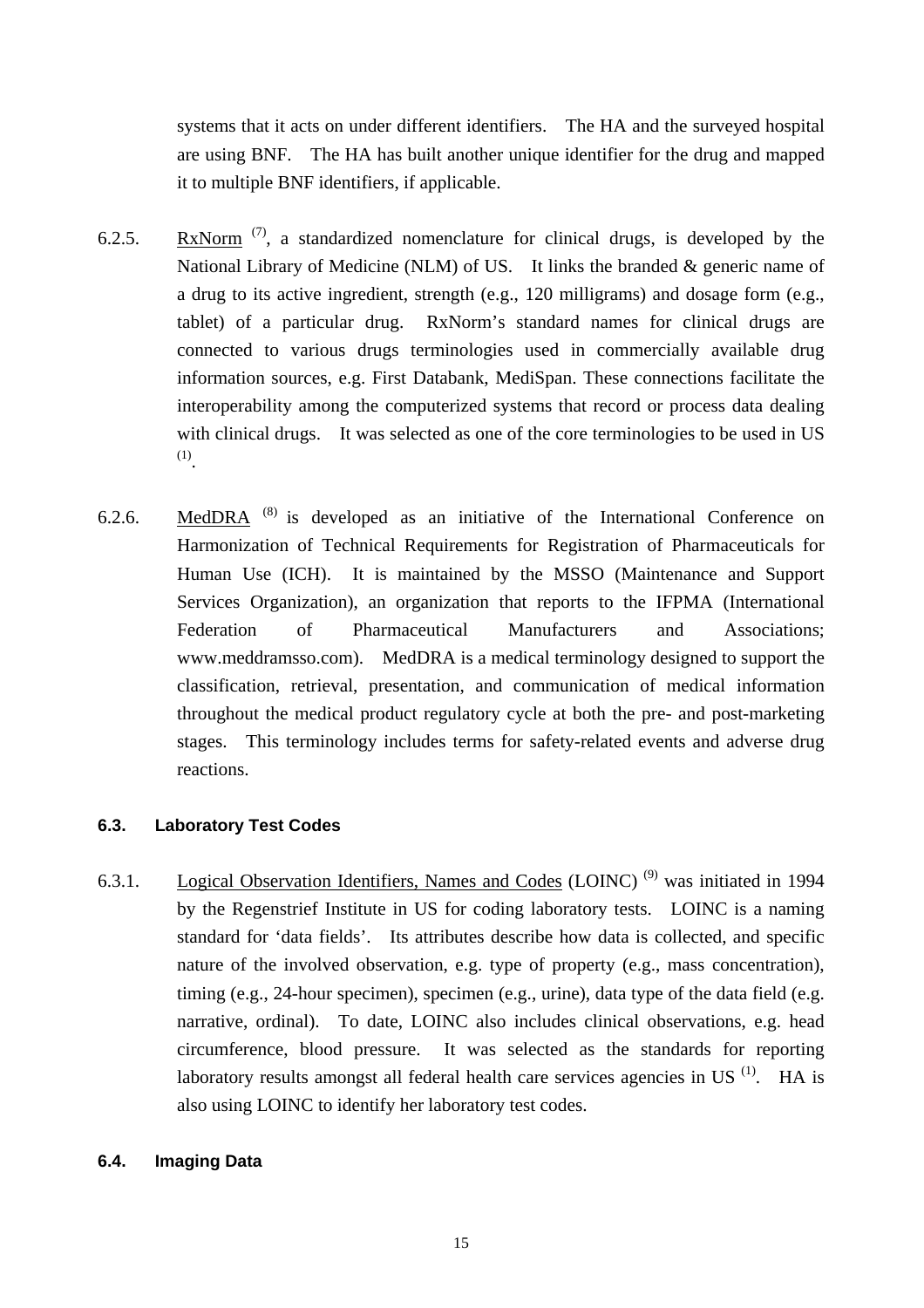<span id="page-15-0"></span>6.4.1. The Digital Imaging and Communications in Medicine (DICOM)<sup> $(10)$ </sup> is maintained by the National Electrical Manufacturers Association (NEMA). It facilitates the distribution and viewing of medical images, such as computerized tomographic scans, magnetic resonance imaging, and ultrasound. DICOM defines the essential components to capturing / storing / communicating images, e.g. data structure, semantics, message exchange protocol, network support required for exchange message, storage requirement, display function, security. To reduce image size, the DICOM image data can be compressed (encapsulated) as lossy or lossless format. It was selected as the messaging standards amongst all federal health care services agencies in US $^{(1)}$ . The survey done by the working group indicated that both HA and the returned hospital are using DICOM for their imaged data.

#### **6.5. Other Clinical Data**

- 6.5.1. There are various types of terminologies covering various domains of clinical concepts. However, no single terminology can cover all aspects of clinical concepts. The following introduce a few terminologies that are more popular at local / overseas health sector.
- 6.5.2. International Classification of Diseases (ICD)<sup>(11)</sup> was first adopted in 1900 for collecting statistics of deceased data. It is maintained by the World Health Organization (WHO) for collecting both morbidity and mortality statistics across countries. It mainly covers diagnosis, symptoms, and external causes of injury. The latest version is the tenth revision (ICD 10). Some countries modified the ICD to facilitate billing patient's hospital stay, e.g. ICD 9 CM at the US, ICD 10 AM at Australia. The ICD 9 CM and ICD 10 AM also include a list of procedures that is developed by their own country. All Hong Kong hospitals report their mortality data and inpatient morbidity data in ICD 10 to the Department of Health since 2001. Given the main purpose of ICD is for collecting morbidity and mortality statistics, it does not have the breadth and depth to cover all contents of a clinical record <sup>(12)</sup>.
- 6.5.3. The International Classification of Primary Care (ICPC)<sup>(13)</sup> was first published in 1987 by the World Organization of National Colleges and Academic Associations of General Practice/Family Doctors (WONCA). It facilitates the capturing of reasons for encounter, diagnoses or problems, and process of care at primary care setting. However, the terminology is not appropriate at the secondary and tertiary care setting. The HA is now using ICPC version 2 at her general outpatient patients, and the surveyed hospital is using version 1.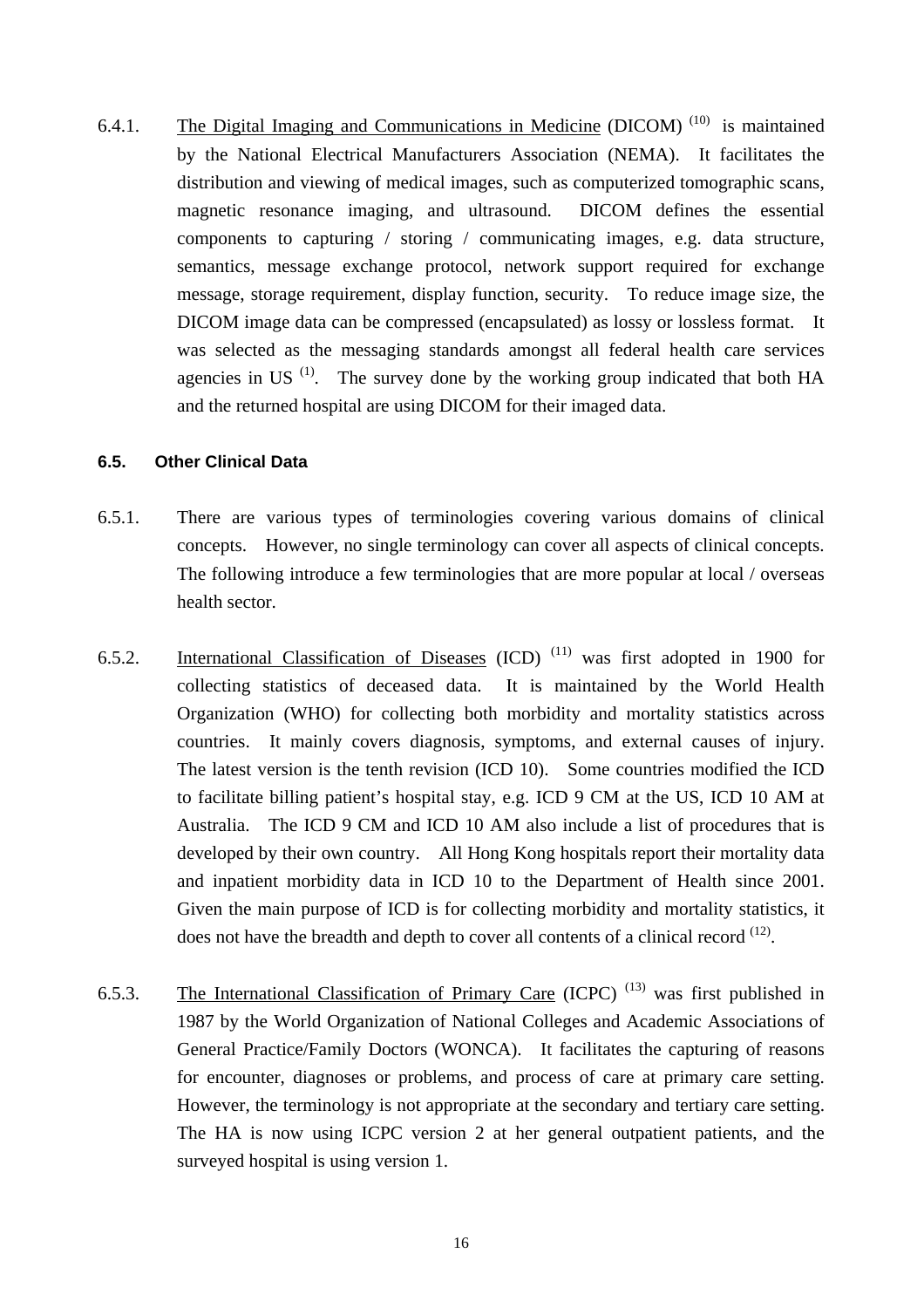- 6.5.4. International Classification of Functioning, Disability and Health (ICF)  $(14)$ , was developed in 2001 and is maintained by the WHO. It classifies a person's functioning and disability due to the consequences of [disease](http://en.wikipedia.org/wiki/Disease) based on one's body functions and structures, activities and participation and interaction with environmental factors. ICF aims to understand and measure health outcomes. Its adoption is still limited. For practical use, the HA maps ICF to their own local terms instead of directly applying the ICF terms as an interface terminology.
- 6.5.5. Systematized Nomenclature of Medicine, Clinical Terms (SNOMED-CT)<sup>(15)</sup> is maintained by the College of American Pathologist (CAP). Consisting of over 360,000 concepts, SNOMED CT is currently the largest single clinical terminology. Apart from diagnoses, procedures, drugs, specimens, it also includes other areas that could be of importance in building an electronic health record. SNOMED is continuously evolving to include other terminologies into it, e.g. nursing terminologies that used in US. It also receives subscribers' comments and may incorporate their requests in the SNOMED CT releases after review. In 2006, 6 countries (Australia, Canada, Denmark, Lithuania, the United Kingdom and the United States) joined the SNOMED CT Standards Development Organization. Negotiation with the WHO is underway on whether to adopt SNOMED CT as a standard for all countries in representing clinical data. It was selected as one of the core terminologies to be used in US (1). HA is using SNOMED version 3 for her histology data, and is planning to migrate her clinical data to SNOMED CT. The major differences between SNOMED and the other types of clinical terminologies include :
- 6.5.5.1. covering other areas of clinical data instead of one single domain as in the other clinical terminology
- 6.5.5.2. defining clinical concepts through the relationship between concepts to clarify the meaning of it
- 6.5.5.3. adopting a polyhierarchical structure to facilitate data retrieval
- 6.5.5.4. supporting capturing of clinical concepts up to the granularity as desired
- 6.5.5.5. supporting compositional terminology building new concepts from the existing ones
- 6.5.5.6. using a meaningless identifier to facilitate expansion
- 6.5.5.7. allowing unlimited expansion of any hierarchy under SNOMED CT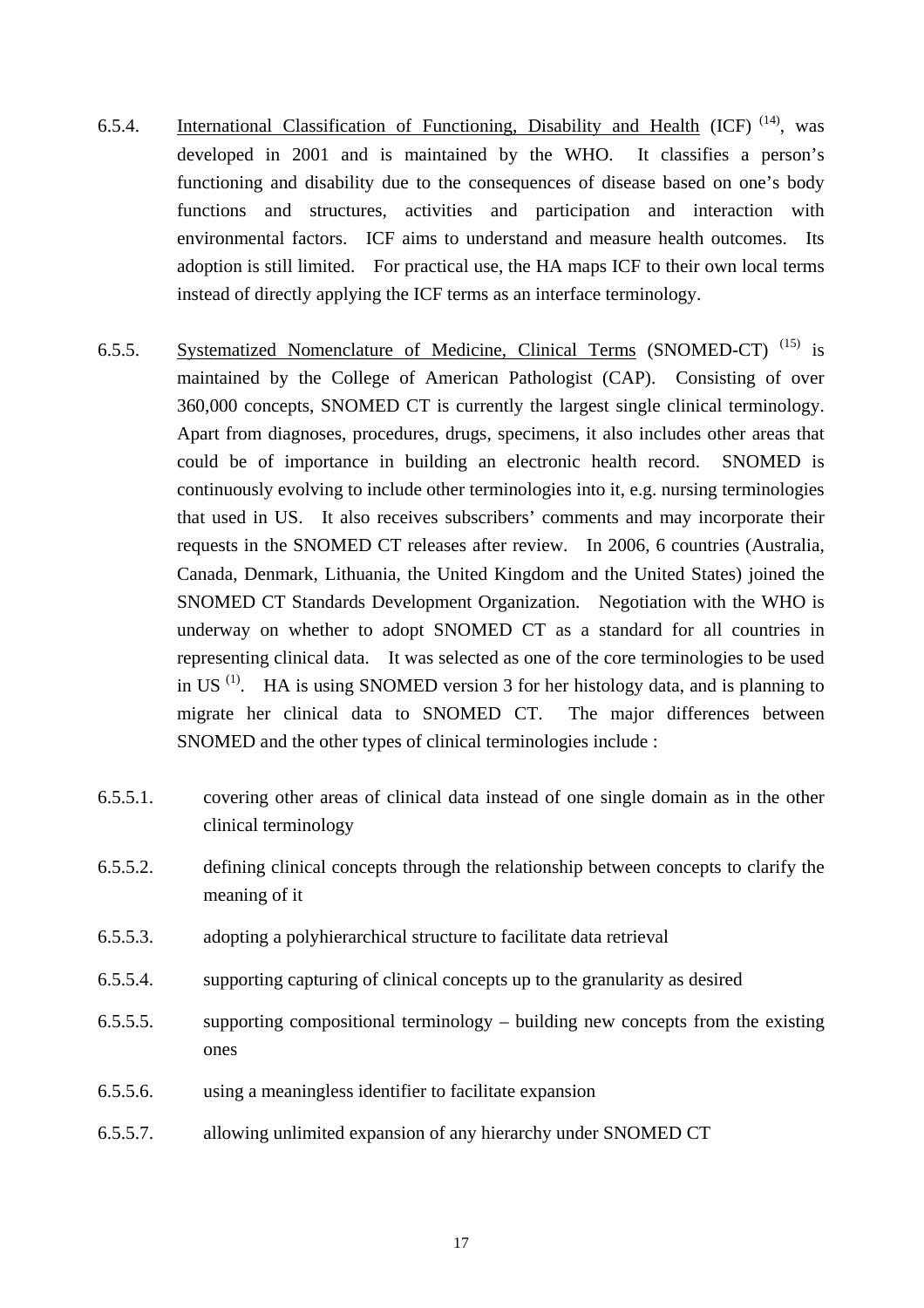- <span id="page-17-0"></span>6.5.6. Current Procedural Terminology (CPT) (16) is developed and maintained by the American Medical Association (AMA) for the purpose of insurance claim on procedures performed at the outpatient setting. In Hong Kong, some insurance companies are using CPT as a reference for insurance claims.
- 6.5.7. Medical Subject Headings (MeSH)<sup> $(17)$ </sup> is a controlled vocabulary thesaurus. It was developed and is maintained by the National Library of Medicine (NLM) of US. MeSH terms are arranged in both alphabetic and hierarchical structure. Its applications include indexing articles from biomedical journals, cataloging books, documents, and audiovisual materials acquired by the Library. The HA is using MeSH to index her library collections.

#### **6.6. Issues with Terminology Standards**

- 6.6.1. There are various standards bodies around. Some areas, e.g. clinical diagnosis, are better developed. Some are not widely adopted. Standards of the same domain compete with each other. Some of them complement each other to facilitate sharing health data amongst different organizations. No single terminology can cover all domains that are required in the healthcare field. Consider the complexity of health data, it would not be cost-effective to develop another separate terminology standard for the Hong Kong healthcare system.
- 6.6.2. Overseas and local experience indicates the need of local standards for local requirements. The HA is monthly updating its Clinical Vocabulary Table (HACVT) which is used for capturing diagnoses/procedures in CMS. As discussed earlier, both US and Australia also develop their own system in capturing diagnoses and procedures. There should be a similar mechanism to develop and maintain a set of standard terminologies that are applied in Hong Kong healthcare community.
- 6.6.3. In an ideal world, standard terminologies should be adopted and applied in the health information system directly. Yet, this situation is often restricted by the design of individual systems that arise from preferences of local healthcare providers, and the workflow at individual settings. Mapping of local terms to standard terminology is unavoidable. Mechanism should be set up to ensure the accuracy of the mapped terms.
- 6.6.4. Healthcare institutes are required to report data using different terminologies for various purposes at the request of individual authorities, e.g. charging, reporting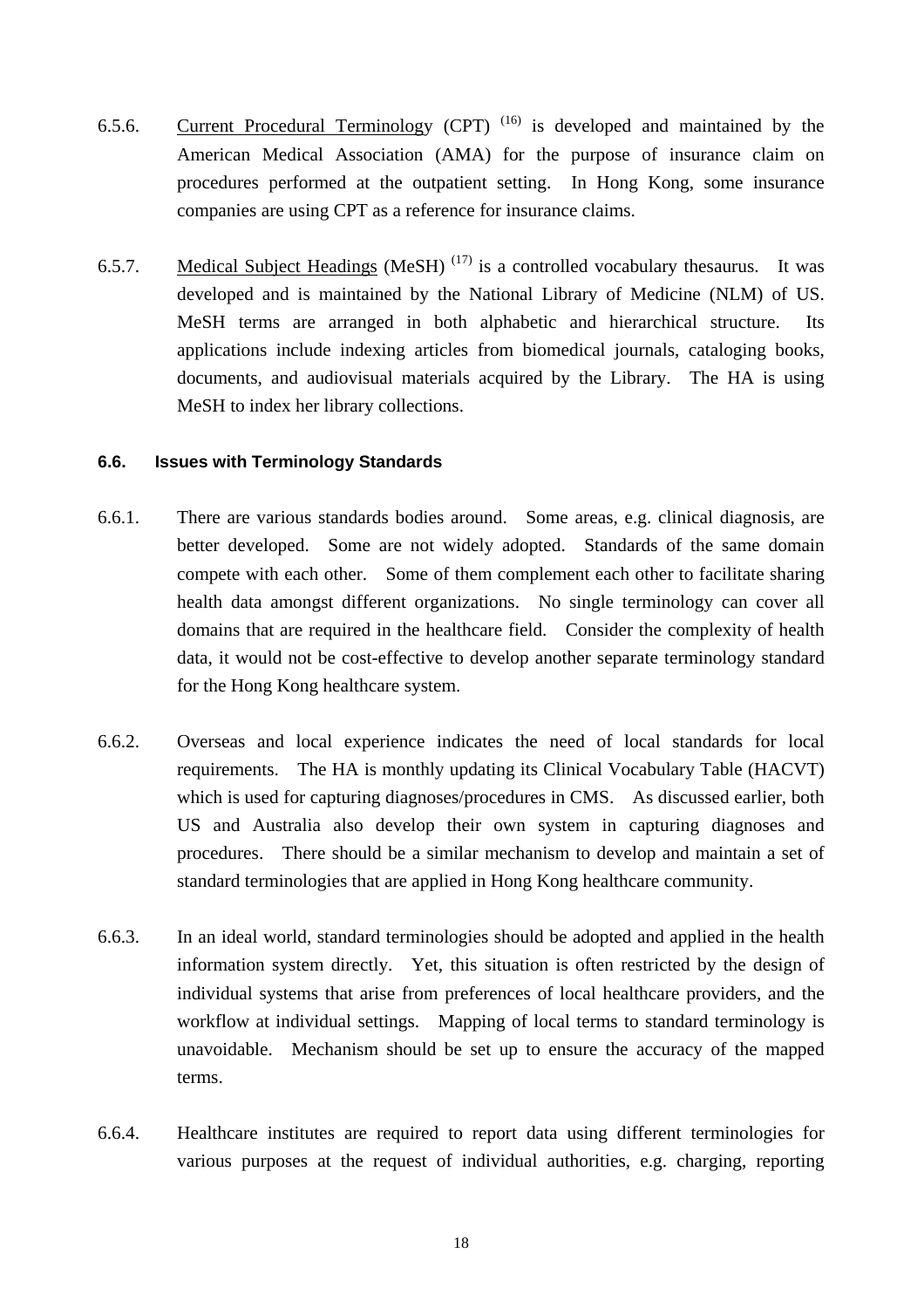mortality data. Mapping of health record data which is often more detailed, to a terminology of less granular level is unavoidable. This implies irrevocable data lose. The complicated date capturing rules in some terminologies, e.g. ICD, do not allow a simple mapping in some situations. This increases the challenges that facing for executing logics in the computer systems based on a particular terminology.

- 6.6.5. Health data standards evolve with the advancement of health science. SNOMED releases its update every half yearly. ICD 9 CM, ICD 10 AM are updated on yearly basis. Updates could include adding additional concepts and / or obsolete redundant concepts or error concepts. All these updates could impact the already captured data and would affect the continuity of data for ongoing care or trend analysis.
- 6.6.6. In overseas, there are authorities to coordinate the above activities, and to study the impact of changes in terminology versions. For example, the National Centre for Classification in Health (NCCH) (18) of Australia publishes the ICD 10 AM, conducts studies to identify the appropriate terminologies for various sectors of the Australian healthcare system, establishes relevant guidelines relating to the use of terminology, and conducts trainings on issues relating to classification of health. The NLM of US conducts and supports research in natural language processing to extract usable and meaningful information from biomedical text. The Institute of Medicine (1) also recommended the NLM to be the responsible entity for distributing all national clinical terminologies that relate to patient safety and for ensuring the quality of terminology mappings in US.
- *6.7. Recommendations*
- *6.7.1. To select a core set of terminology standards that meet Cimino's desidarata for drug, imaging, diagnosis, procedures, laboratory test as a basis for local healthcare sector.*
- *6.7.2. To develop mechanisms to :*
- *6.7.2.1. support extension of standard terminology to meet requirements of local healthcare sector*
- *6.7.2.2. ensure quality of mapped data to be provided for various purposes, e.g. reporting mortality & morbidity, charging*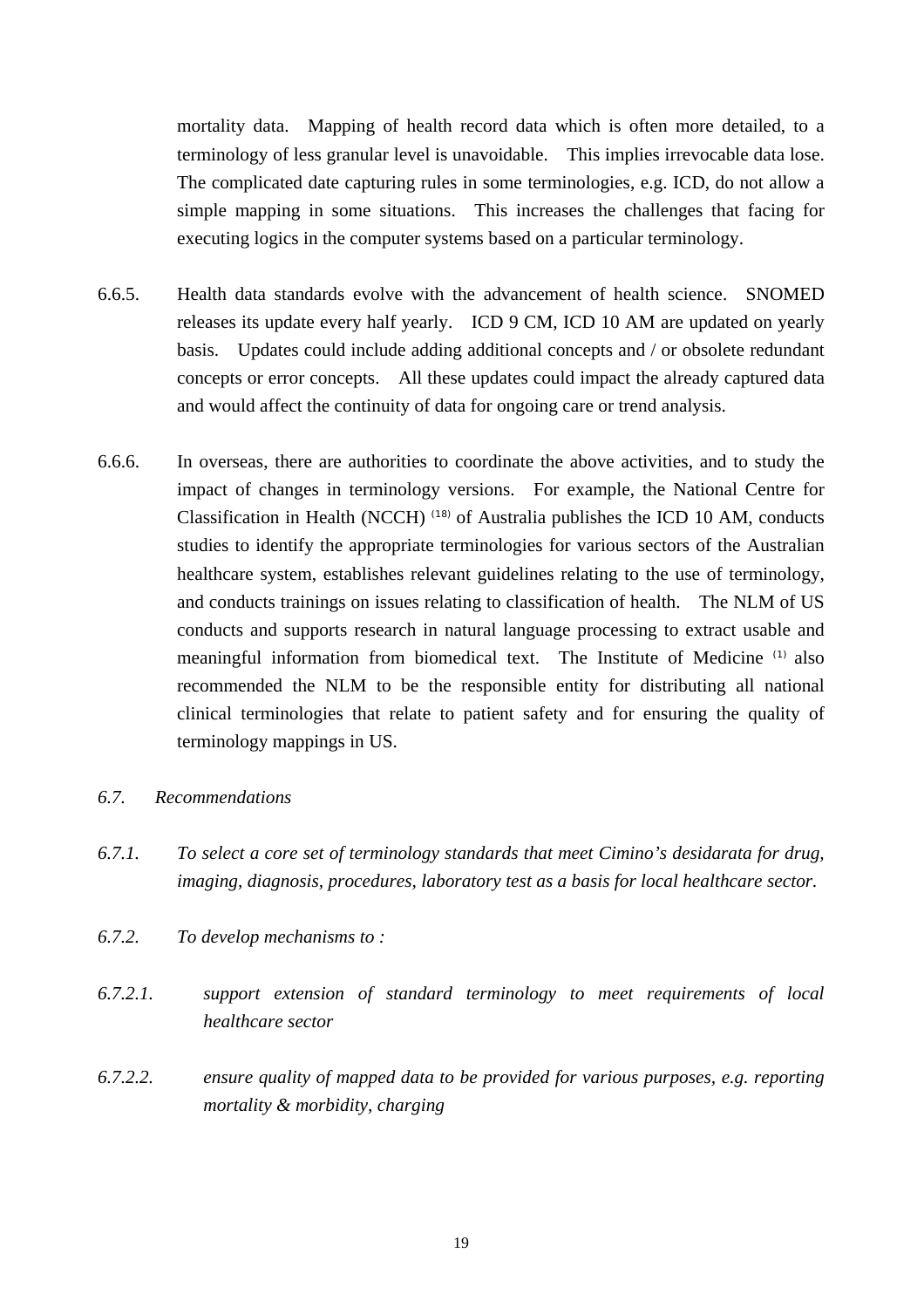- *6.7.2.3. ensure there is a continuity of dataflow to support healthcare and trend analysis from updates of various standard terminologies*
- *6.7.3. To continuously review the development of various international standards that could have impact on sharing of health data*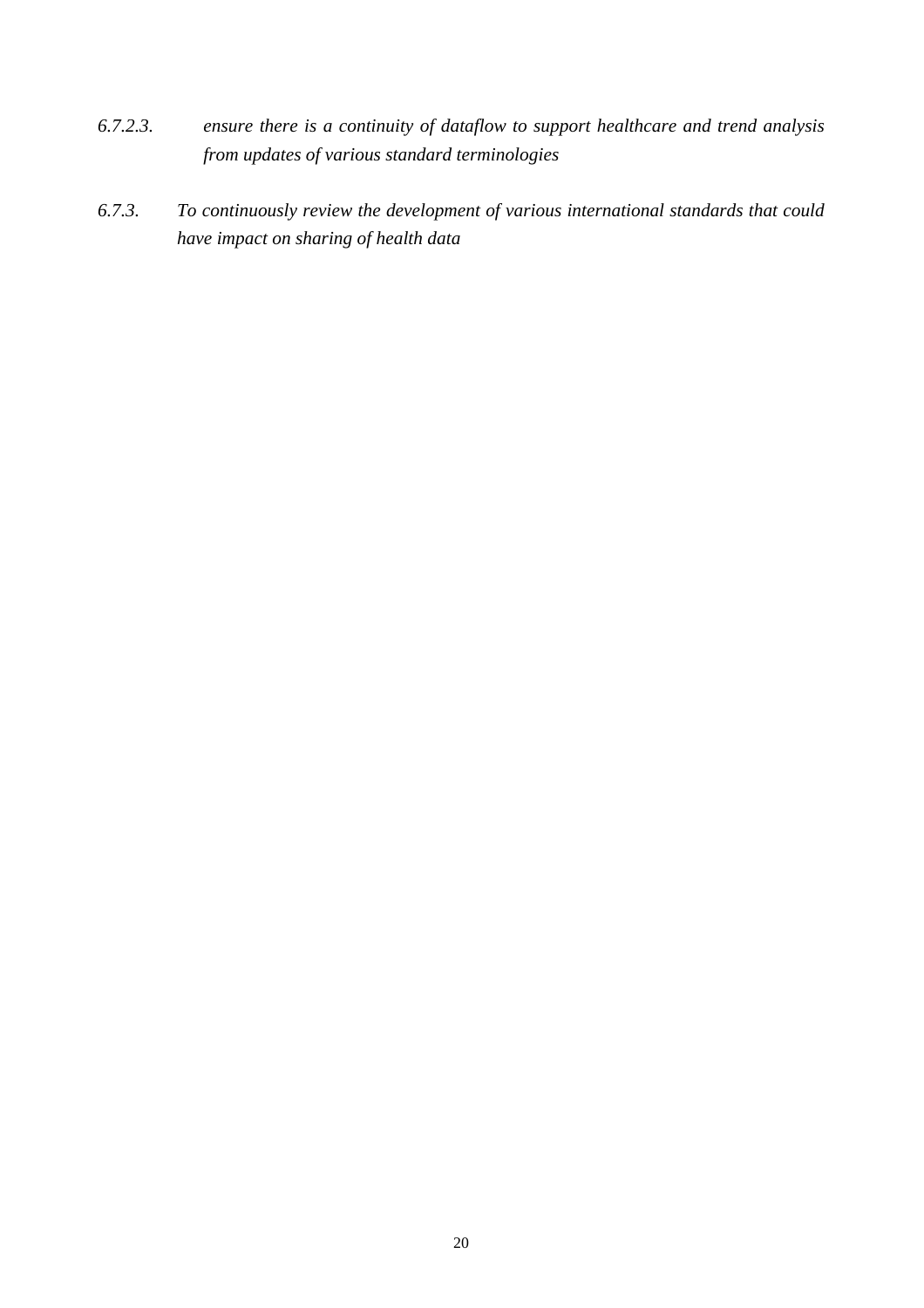## <span id="page-20-0"></span>**7. Messaging Standards**

- 7.1. Health Level 7 (HL7)<sup>(19)</sup> is a healthcare application protocol developed in 1987. It is now accredited as a standard by the American National Standards Institute (ANSI). HL7 is a widely adopted messaging standard in the health sector for the exchange, management and integration of electronic healthcare information. "Level Seven" refers to the highest level of the [International Organization for Standardization](http://www.iso.org/) (ISO) communications model. The seventh level supports such functions as security checks, participant identification, availability checks, exchange mechanism negotiations and, most importantly, data exchange structuring. The latest approved version is HL7 version 2.5 which was selected as the messaging standards amongst all federal health care services agencies in US $^{(1)}$ . In a recent project of developing electronic birth return, the HA and the other private hospitals are using HL7 version 2.3 as the messaging standard for transmitting data to the Immigration Department. HA is also using HL7 for communicating health data with various external organizations, e.g. Department of Health, and servers of vendor machines.
- 7.2. HL7 is further developing standards in data exchange and has developed Reference Information Model (RIM)<sup>(20)</sup> which is the basis for HL7 version 3. RIM provides an explicit representation of the semantic and lexical connections that exist between the information carried in the fields of HL7 messages. It is developed with the aim to provide a consistent view of the data that HL7 moves, and to address the data's relationship to other data. RIM defines healthcare interactions (clinical, administrative and financial activities) using an object-oriented approach. However, HL7 2.x is not directly convertible to HL7 v.3. All existing exchange messages have to be revamped if HL7 v.3 is adopted. Its unnecessarily verbose XML style also hinders its adoption in the field  $(21)$ .
- 7.3. Other HL7 initiatives include Clinical Document Architecture (CDA) which was approved as ANSI standard in November 2000. CDA provides an exchange model for clinical documents, e.g. text, sound, and multimedia, by using extensible markup language (XML).
- 7.4. Apart from data entered by healthcare providers, there are also data captured by medical devices at the bedside. These are mainly physiological parameter measurements and device settings captured by devices used at intensive care unit, operating room, and emergency room. These data could be captured at snapshot, or they could be continuous feeding from the medical device.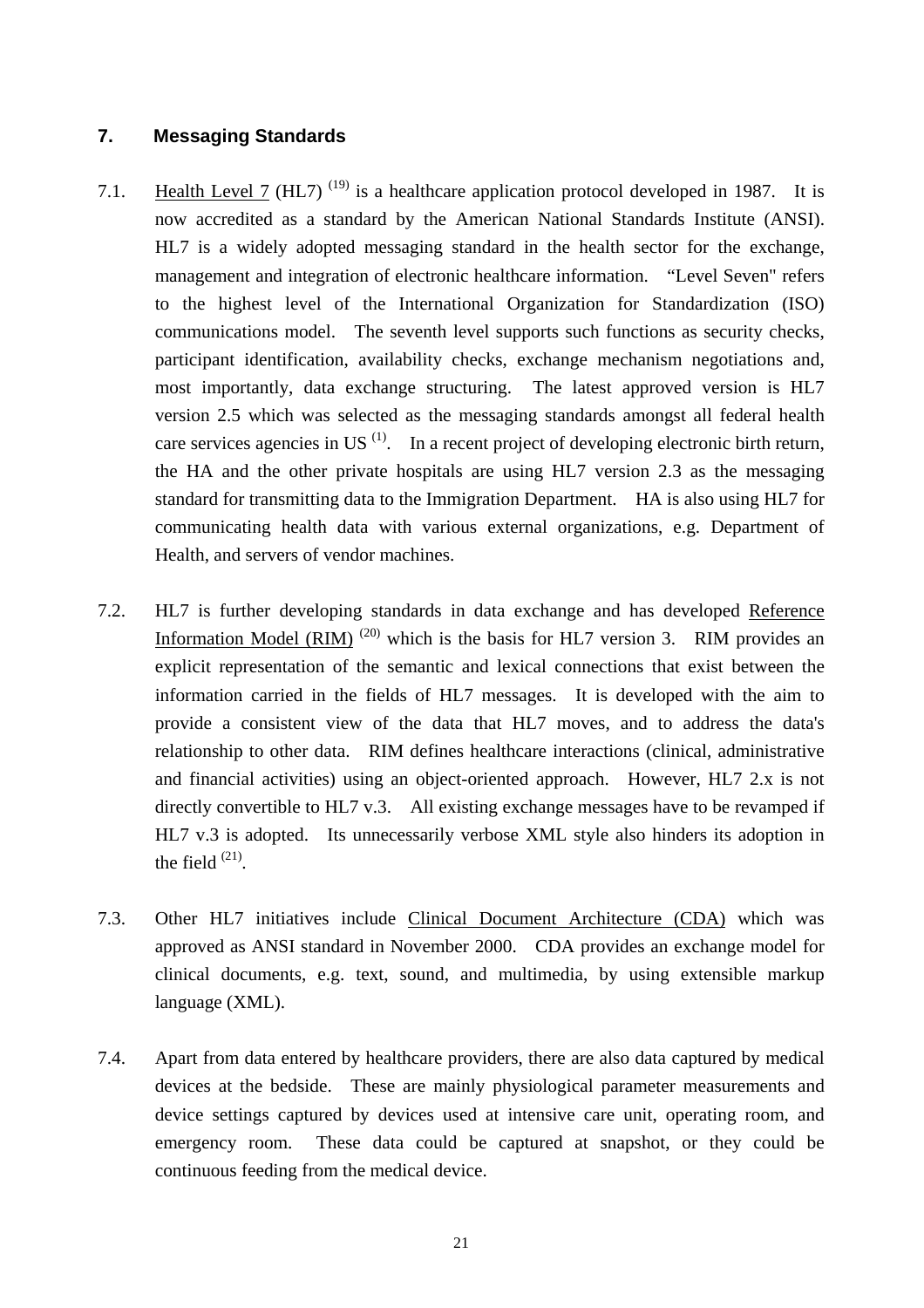- 7.5. IEEE (Institute of Electrical and Electronics Engineers) 1073<sup>(22)</sup> provides communication between the bedside devices in Intensive Care Unit, Operating Room and Emergency Room with the server. The trend of using wireless equipment is increasing and there is a need to consider a messaging standard for data generating from the medical device if these data are to be incorporated into a person's health record. It was selected as the standards for medical devices amongst all federal health care services agencies in US<sup>(1)</sup>.
- *7.6. Recommendations*
- *7.6.1. To adopt HL7 v. 2.5 as a messaging standard for sharing health data*
- *7.6.2. To further review the requirement of adopting a messaging standard for machine generated data*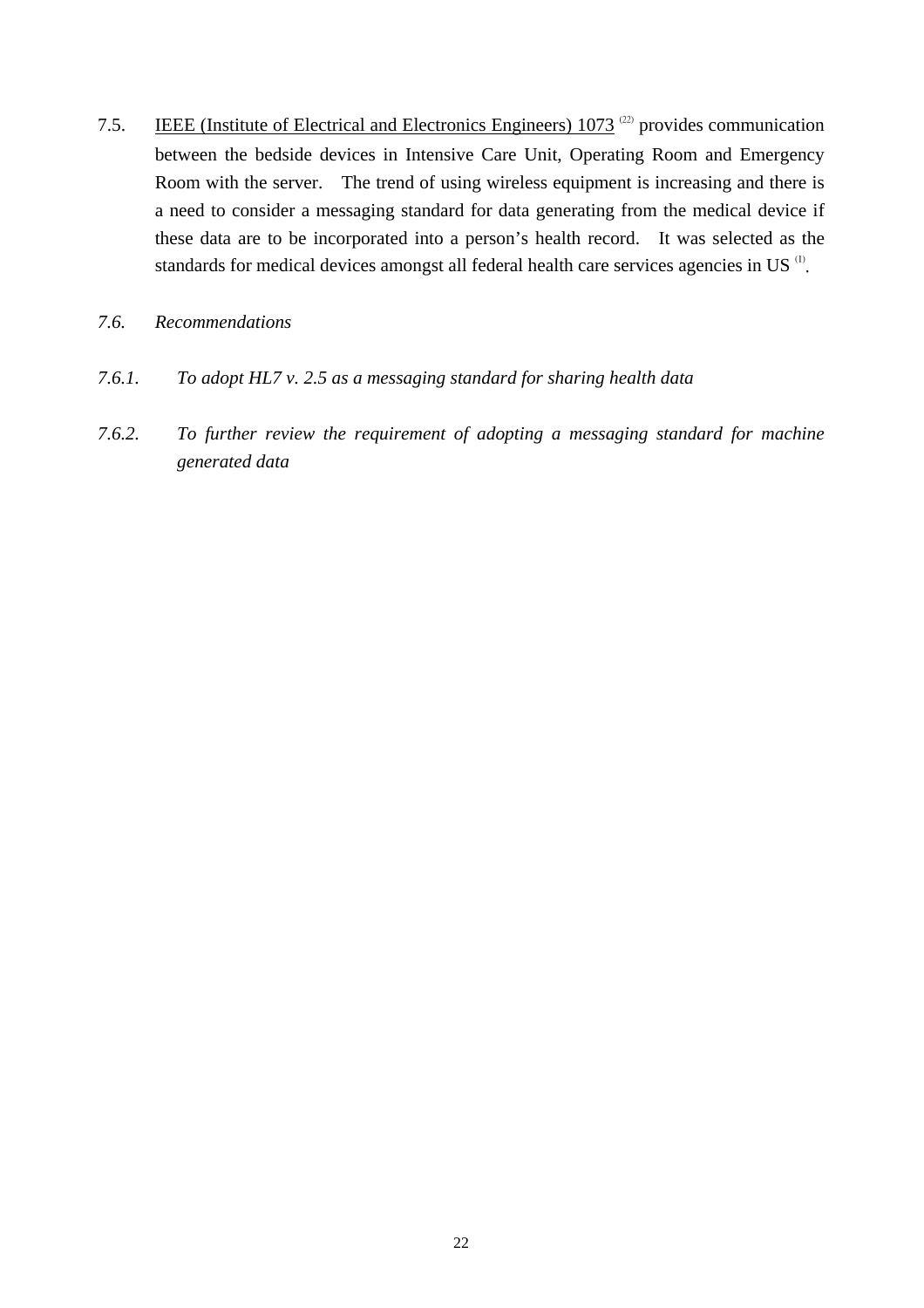## <span id="page-22-0"></span>**8. Knowledge Representation**

- 8.1. Knowledge representation concerns how knowledge can be represented in a computer-traceable form such that it can assist clinicians and patients making evidence based decision. It is most valuable if the knowledge can be incorporated into the automated systems to support health care delivery at the point of care for improving the quality, safety and effectiveness of clinical care. It includes various areas, e.g. medical literature referencing, reminders and alerts, decision support systems implementation, and guidelines and protocols development.
- 8.2. Knowledge representation is still under development. So far, knowledge representation mainly focus on the development in clinical area, however, there are also needs to incorporate the other elements into the real practice, e.g. legal, social, financial and geo informatics.
- 8.3. Guideline Interchange Format (GLIF)<sup>(23)</sup>, is developed by the InterMed Collaboratory (comprising Harvard, Stanford, McGill and Columbia universities). It is a computer-interpretable language for modeling and executing clinical practice guidelines. Work is now focusing on developing building-block components that all guideline models must accommodate, such as decision logic expression, how data are to be referenced to, how workflow are to be presented  $<sup>(1)</sup>$ .</sup>
- 8.4. Map of Medicine (MOM)<sup>(24)</sup> is maintained by Informa Healthcare. It works with the NHS Connecting for Health and develops templates on clinical pathways. MOM can be integrated into local systems and supports local adaptation.
- 8.5. The knowledge database on drug will provides information on drug-drug interactions, allergies, contraindications, drug–laboratory inferences, toxicology. They are mainly proprietary products. The most common ones are FirstDatabank, Medi-Span, and Multum.
- 8.6. The Cochrane Library<sup>(25)</sup> is developed and maintained by the Cochrane Collaboration. The Collaboration analyzes the evidence for and against the effectiveness and appropriateness of certain interventions in a specific clinical situation.
- 8.7. Challenges of knowledge representation  $(1)$  include :
- 8.7.1. selecting the right knowledge from the exponential increasing medical knowledge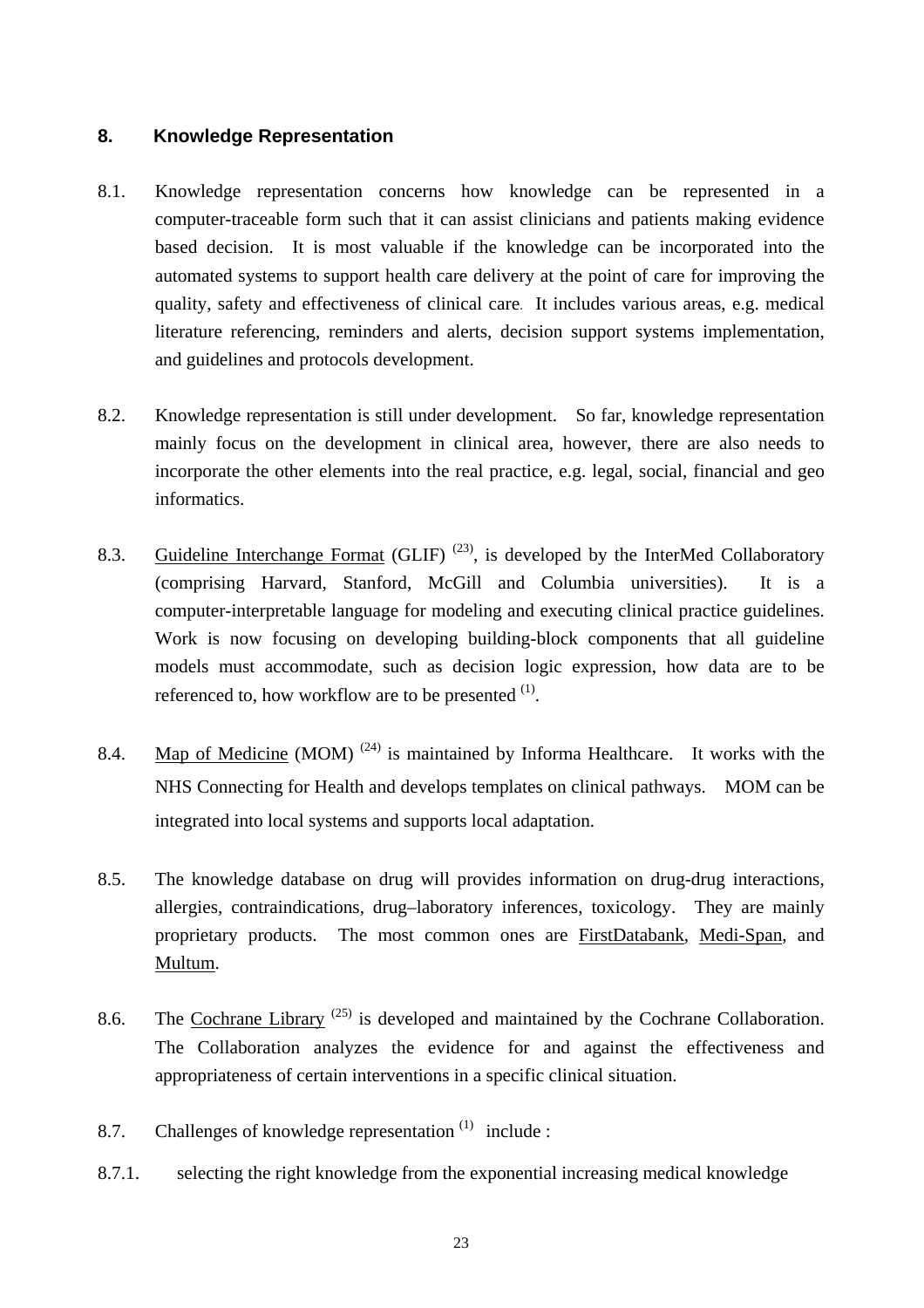- 8.7.2. guidelines are developed for different purposes, e.g. supporting clinical workflow, facilitate monitoring, driving consultation, and no model fits all purposes
- 8.7.3. lack of comprehensive medical vocabularies,
- 8.7.4. lack of standards to represent knowledge
- 8.7.5. developing comprehensive evidence based knowledge and keeping it abreast of medical advancement
- 8.7.6. translating knowledge into unambiguous computer recognized language
- 8.7.7. delivering sufficient knowledge at the right time without too much disturb to the clinical workflow, and yet still maintaining system performance
- *8.8. Recommendations*
- *8.8.1. To monitor the development of various knowledge representation standards and liaise with the healthcare professional bodies on their suitability to be adopted in Hong Kong.*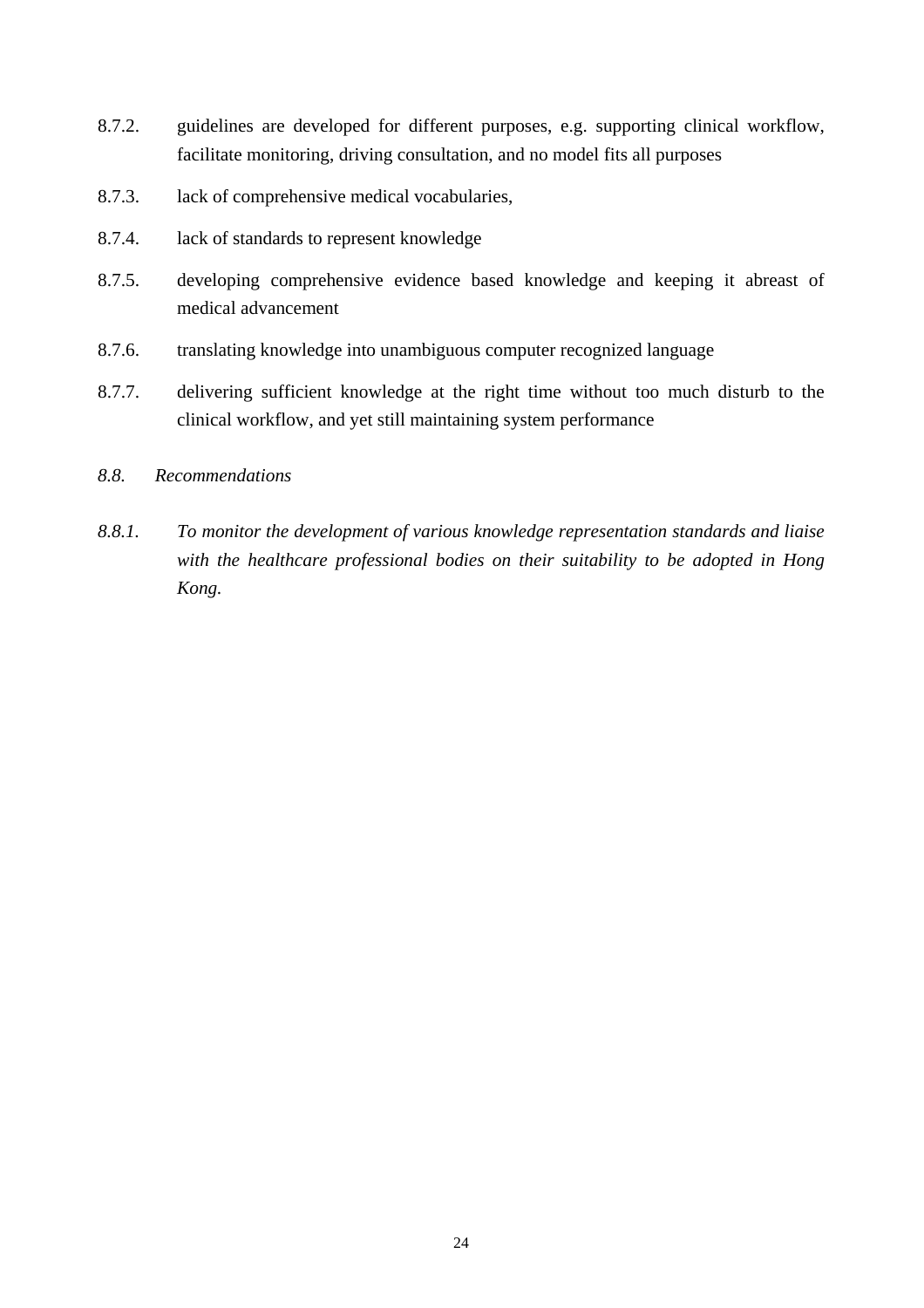## <span id="page-24-0"></span>**9. Data Privacy, Confidentiality & Security**

## **9.1. Introduction**

- 9.1.1. Privacy is the right to control who has access to one's own data, what they can do with those data, and under what circumstances. Confidentiality is the protection of data from inappropriate or unauthorized access or use. Security is the physical protection and preservation of data.
- 9.1.2. Protecting data privacy provides confidence to a person on who can access to one's own data, and encourage information sharing between a person with one's healthcare provider to facilitate health care delivery. It is essential in health care to ensure the integrity and accuracy of the data. In healthcare, the issue is complicated by one's right in controlling the release to the healthcare provider whom one agreed to.
- 9.1.3. Information technology increases efficiency of data sharing. There are various convenient portable storage media, e.g. PDA, flashdrive, portable harddisk. Data can be shared via internet or these storage media. Advance technology also introduces threats of leaking confidential health data, whether intentionally or not. Without security measures, health data could be accessed by, disclosed to, or modified by unauthorized persons; or one could hardly identified the person who made such unauthorized access; or the system may not be perform normally due to attack to the infrastructure or applications.
- 9.1.4. Central to protecting data privacy and security is who can access the data; who has the right to control the access of data; how a person, and the healthcare provider can be identified (please also refer to Chapter 4) and authenticated; how data can be protected from unauthorized access; and how data integrity is maintained in the electronic environment. This relates to developing practice guide on data protection, and employing appropriate information technology to execute and to enforce the data protection principle, and educating the public and healthcare providers on data protection.

#### **9.2. Developing Standard Practice Guides**

9.2.1. In overseas, there are various initiatives set out to protect the security of health data, e.g. the Health Insurance Portability and Accountability Act (HIPAA) <sup>(26, 27)</sup> of US, Personal Health Information Protection Act<sup>(28)</sup> of Canada. The HIPAA also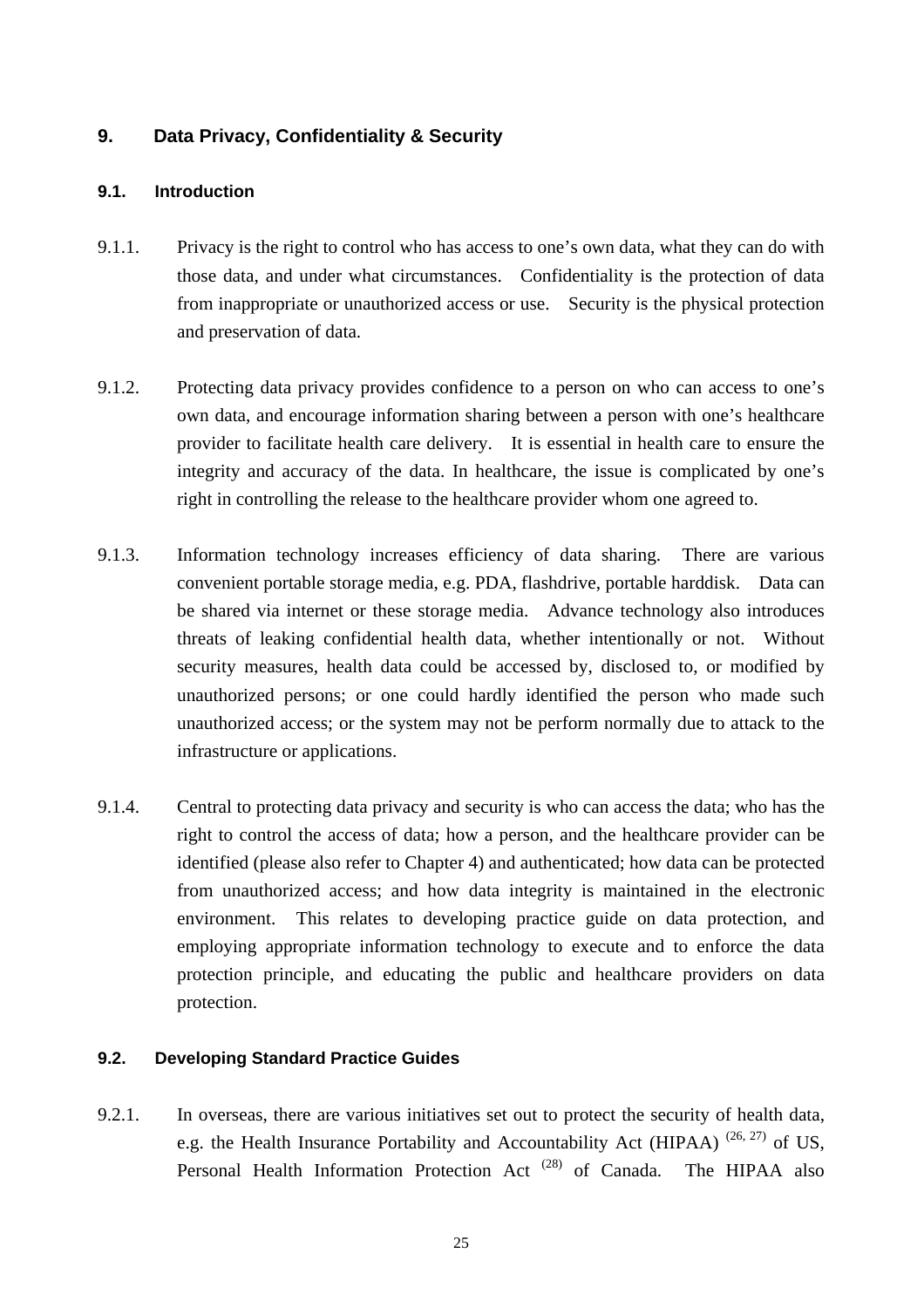<span id="page-25-0"></span>specifies a series of administrative, technical, and physical security procedures to protect the confidentiality of health information.

9.2.2. In Hong Kong, the protection of personal health care data is governed by the Personal Data (Privacy) Ordinance, and the common law of duty of confidence. The Personal Data (Privacy) Ordinance set out the minimum standard for every organization to follow on protecting ones' data. However, there are special conditions that are specific to healthcare environment in data protection, e.g. disease surveillance, various disease registries, amendment of health data or personal identifier… There should be standard practical guides to address these healthcare specific conditions.

## **9.3. Applying Technology Standards**

Various technology standards have been developed to ensure data can only be accessed or amended by authorized users, e.g. multi-factor authentication, digital signature, e-certificate; data can only be read by authorized users, e.g. cryptography.

#### **9.3.1. Multi-factor Authentication**

- 9.3.1.1. Authentication is the process of determining whether someone or something is, in fact, who or what it is declared to be. The traditional way of using logon-ID plus password, a single-factor authentication, is a weak means of data protection as password can often be stolen, accidentally revealed, or forgotten. More stringent authentication processes such as multi-factor authentication is picking up the trend. There are different types of authentication factor such as:
	- $\checkmark$  what user knows (e.g. login-ID with password)
	- $\checkmark$  what user has (e.g. e-Certificate, or token device such as RSA token)
	- $\checkmark$  what user is (e.g. biometric feature such as fingerprint, retina pattern, face recognition)
- 9.3.1.2. In the project of Public-private Interface of sharing patient data, HA has also adopted the 2-factor authentication to authenticate the private practitioner who accesses the patient data.

## **9.3.2. e-Certificate**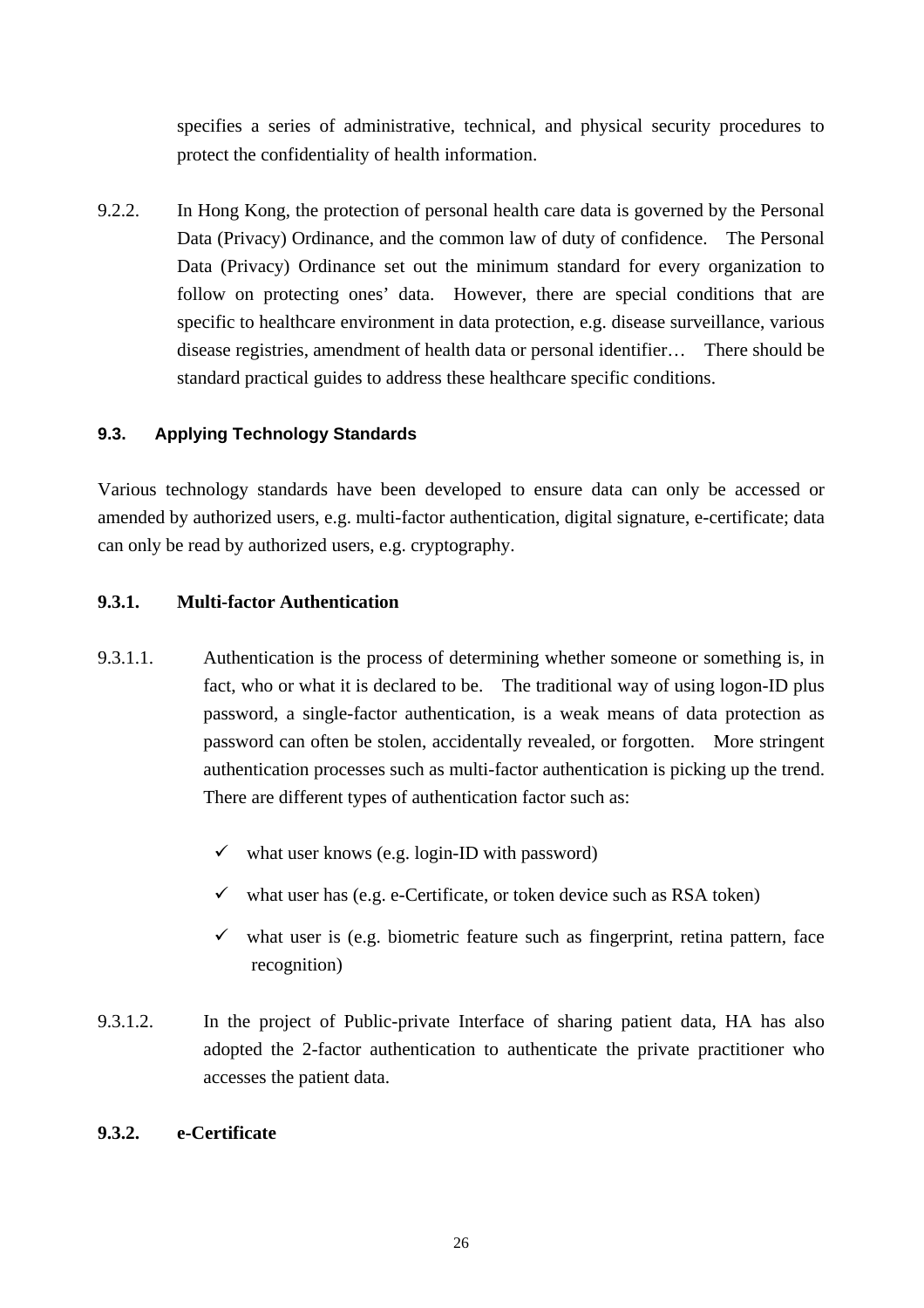<span id="page-26-0"></span>9.3.2.1. e-Certificate is digital document that vouches for the identity and key ownership of an individual, a computer system or an organization. There are 3 recognized Certificate Authority in Hong Kong namely HKPost, Digisign & HiTrust which are supplying e-certificates which complies to X.509 version 3 standard. HA is currently employing e-certificates from HKPost.

## **9.3.3. Digital Signature**

- 9.3.3.1. Digital signature applies cryptography (please refer to 9.3.4) to authenticate the identity of a person. It enforces non-repudiation. Once data is amended, the initial attached digital signature will no longer be valid.
- 9.3.3.2. In Hong Kong, the Electronic Transaction Ordinance admits the legality of digital signature in e-commerce provided that the digital signature is supported by a recognized certificate (please refer to 9.3.2), within a valid period, and used in accordance with the terms of that certificate. However, the legality of using digital signature in health data needs exploration.

## **9.3.4. Cryptography**

- 9.3.4.1. Cryptography (encryption and decryption) is the science to accomplish confidentiality by encoding information into an unreadable format. It ensures data is shared only between the "key" owners and protects the data from disclosure to unauthorized persons. Cryptography can be applied to a single file, or the whole harddisk. Well known cryptographic algorithms including :
	- $\checkmark$  Data Encryption Standard (DES), a 56-bit encryption algorithm
	- $\checkmark$  3DES, uses DES for 3 times with 2 keys to create an effective 112-bit keyspace
	- $\checkmark$  Advanced Encryption Standard (AES), supports key sizes of 128 bits, 192 bits, and 256 bits
	- $\checkmark$  RSA, the most successful public/private (asymmetric) key cryptographic algorithm, typically using 1024-bit keys

#### **9.4. Standards Body on Data Security**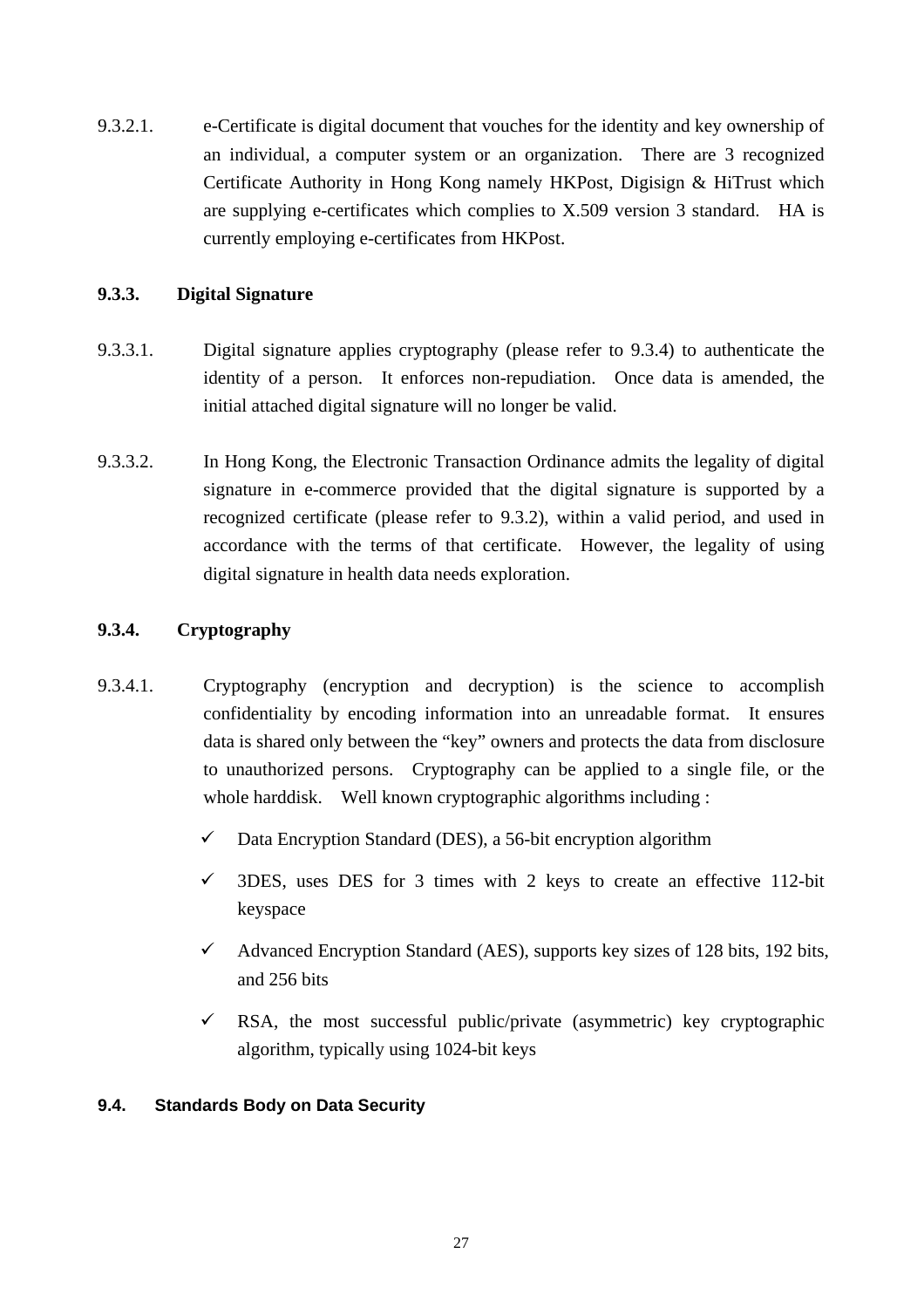- <span id="page-27-0"></span>9.4.1. There are various data security standards being developed / under development at overseas. The following highlights more well-known ones :
	- $\checkmark$  ASTM E31.20 on privacy and security (Appendix II)
	- $\checkmark$  ISO TC215 Working Group 4 on health informatics security
	- $\checkmark$  CEN / TC251 Working Group 3 on security, safety and quality (Appendix III)
- 9.4.2. Most of these standards cover the following areas :
- 9.4.2.1. developing policies on protection of health data
- 9.4.2.2. identification and authentication of a person / healthcare provider
- 9.4.2.3. accessing health data
- 9.4.2.4. integrity of health data
- 9.4.2.5. auditing the use of health data
- 9.4.2.6. security of health data in internet environment, data communication
- 9.4.3. The RSA Laboratories has also developed Public-Key Cryptography Standards (PKCS), a set of standards for public-key cryptography, in cooperation with an informal consortium, originally including Apple, Microsoft, DEC, Lotus, Sun and MIT.
- 9.4.4. The Internet Engineering Task Force (IETF)<sup>(29)</sup> focuses on standards and protocols relating to internet architecture and operation such as:
	- $\checkmark$  PKIX e-Certificate standard
	- $\checkmark$  IPSec encryption and authentication during data transmission
	- $\checkmark$  S/MIME secure email standard
	- $\checkmark$  TLS encryption of data transmission
	- $\checkmark$  SSH secure protocol for remote computer connectivity

### **9.5. Education on Data Privacy & Security**

9.5.1. A general healthcare provider may not have the most up-to-date knowledge on how identified health data can be protected. Protecting health data is a joint effort of all parties who are involved in the system design / development, data management and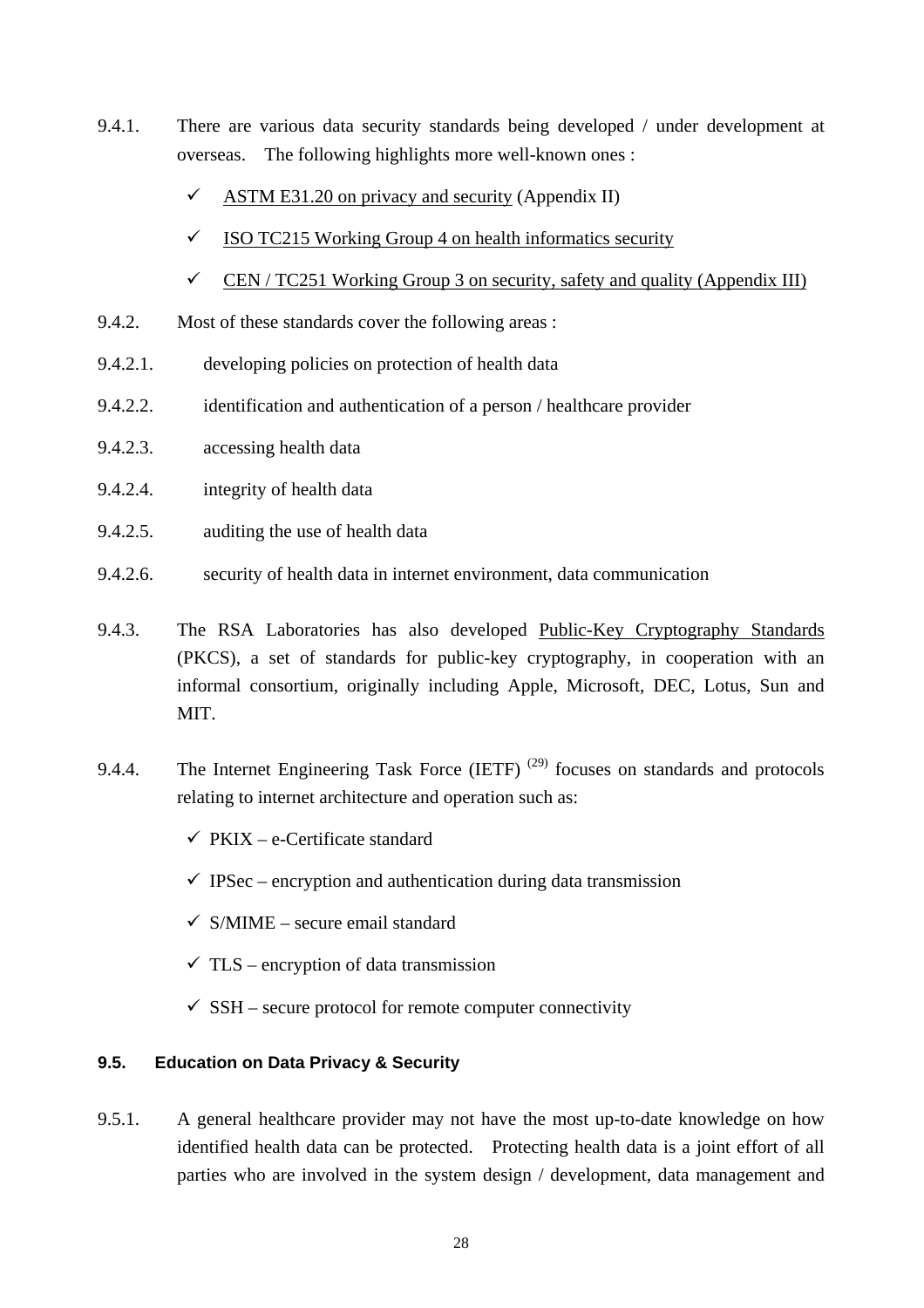data usage. Education on protecting health data includes principles in protecting data privacy, and keeping update on the development of various technical measures on data protection.

## *9.6. Recommendations*

- *9.6.1. All organizations who will handle health data, whether identified or not, should develop practice guides on how health data are being protected, and make available to her data source, e.g. healthcare seekers, other healthcare organizations.*
- *9.6.2. Apart from provision of healthcare, sharing of health data should be kept anonymized as far as possible.*
- *9.6.3. To liaise with the IT industry :*
- *9.6.3.1. on the ongoing update of the security standards to be adopted for sharing confidential data*
- *9.6.3.2. for providing ongoing training on up-to-date information on security of confidential data to the healthcare community.*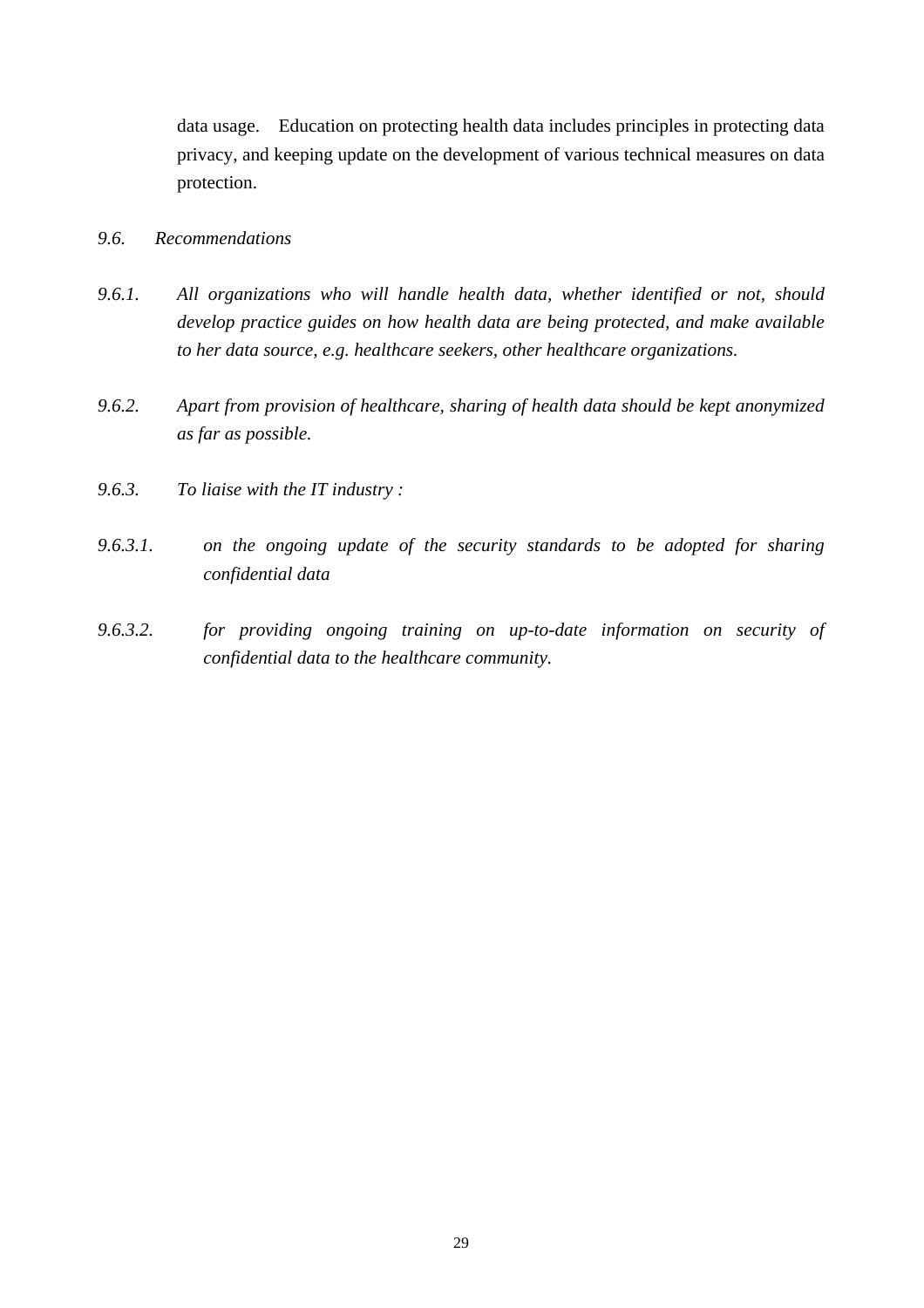#### <span id="page-29-0"></span>**10. Management of Data Standards**

- 10.1. Healthcare science is moving forward, technology is changing, and standards are evolving. The above discussions highlight various concerns on standards development. Implementing standards would not be achievable without the help of the IT industry to incorporate the agreed standards to hardware and software to improve data sharing efficiency.
- 10.2. Implementation of health data standards, in particular on terminology and knowledge representation, is a cultural change to the healthcare industry. Standards compliance may cause a shift to the existing mindset, a change to the current clinical workflow, and an update to the present information systems. Experience indicates the need of modification of the international standards to suit local needs. In addition to issues relating to standards development, other issues need to be considered in standards implementation, e.g. resources for compliance tools, resources for enhancing the existing systems to incorporate standards requirements, buy-in of healthcare industry.
- *10.3. Recommendations*

*To establish a Health data Standards Council to coordinate all activities relating to healthcare standards. The council's activity should include and not limit to the following :* 

- *10.3.1. formulate a strategic plan, budget, and timeline on developing and implementing health data standards*
- *10.3.2. identify the standards to be adopted in Hong Kong healthcare sector*
- *10.3.3. establish a standards development/ratification process*
- *10.3.4. identify and prioritize the standards activities to cover critical areas first, e.g. identification, record structure, messaging, terminology*
- *10.3.5. develop implementation guide, e.g. related operation principles*
- *10.3.6. educate and increase awareness of healthcare standards at various sectors*
- *10.3.7. assess standards conformance & certification, including systems developed by the healthcare institute and the vendors*
- *10.3.8. audit on standards compliance*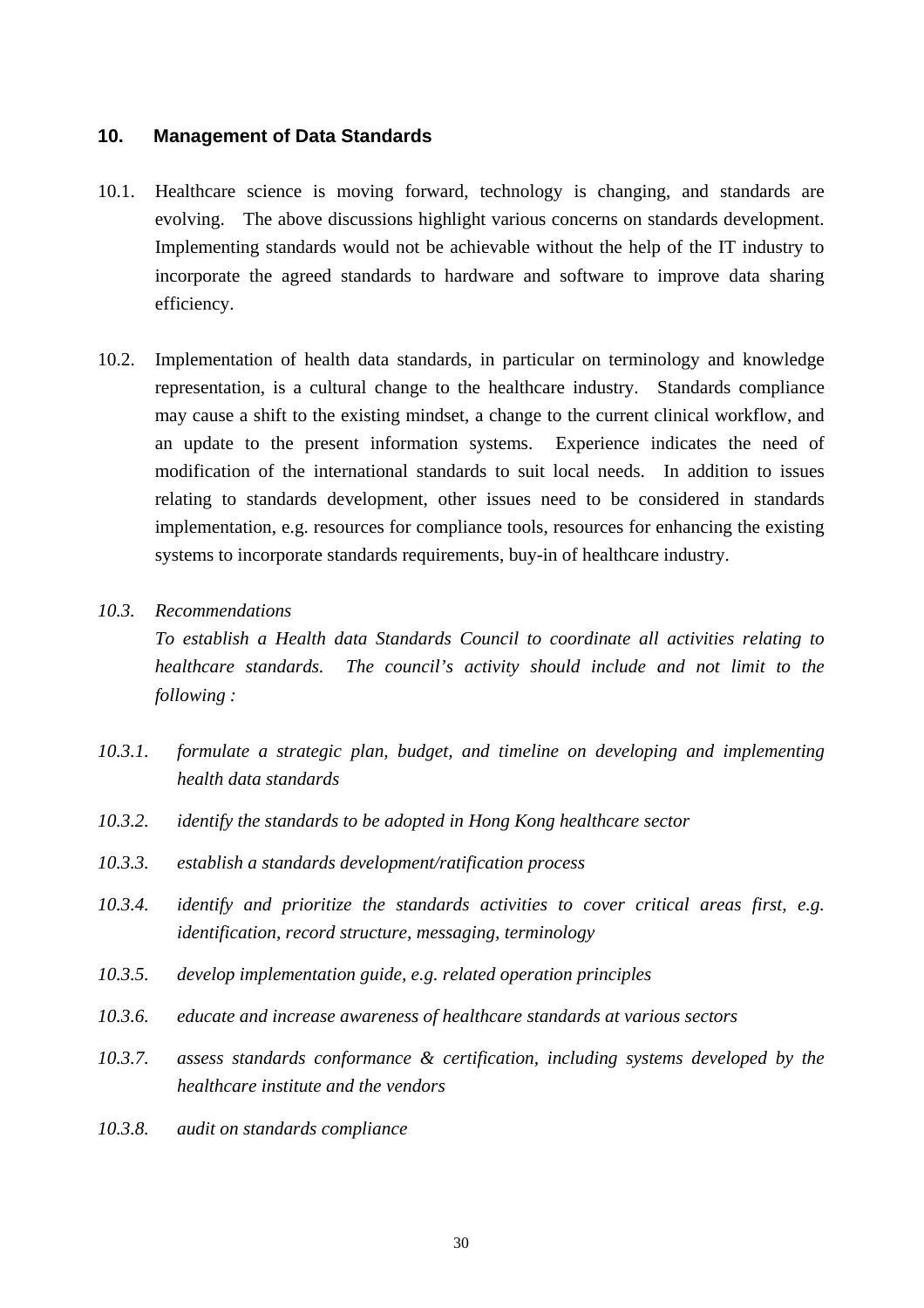- *10.3.9. seek government's & community support to improve the current patient identification process by :*
- *10.3.9.1. sharing newborn's birth registration number between Immigration Department and the birth hospital*
- *10.3.9.2. including baby's surname on the Birth Certificate*
- *10.3.9.3. using biometric data to verify patient's identity*
- *10.3.9.4. support of simplified Chinese characters for identifying persons from mainland China*
- *10.3.10. liaise with various professional bodies on development of standards that are specific to local environment, e.g. healthcare providers, healthcare institutes…*
- *10.3.11. keep abreast of the international trends on issues relating to health data standards and assess its impact to local environment*
- *10.3.12. liaise with international standards organizations on incorporating local requirements as part of the international standards*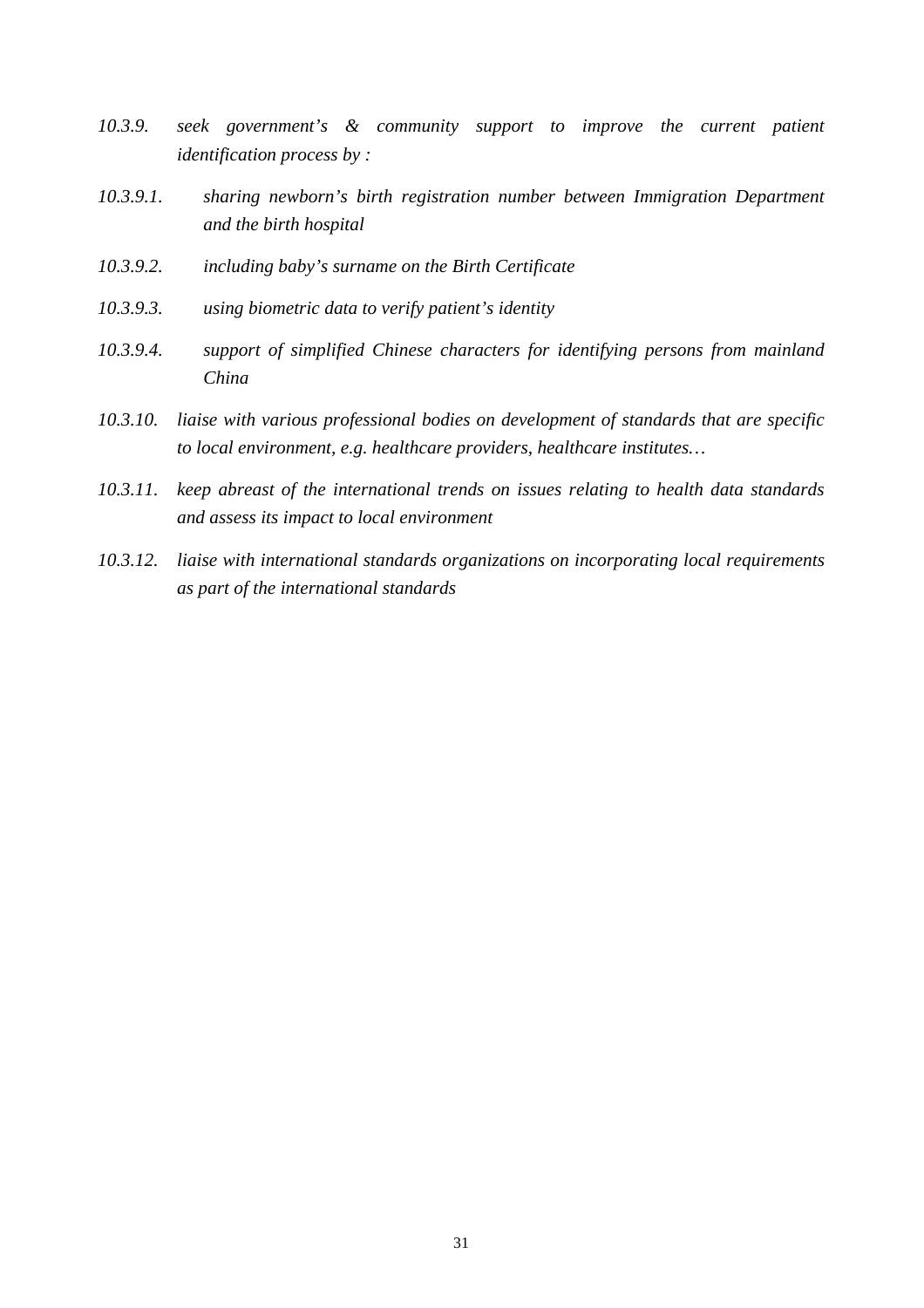## <span id="page-31-0"></span>**11. Conclusion**

- 11.1. This report only addresses issues relating to standardization of health data. The imbalanced IT development at the public vs the private sector is beyond the scope of the current study. Such disparity provides an opportunity to the adoption of standards when electronic health record is introduced in areas when computerization is limited / not available.
- 11.2. 千里之行,始於足下。([A journey of a thousand miles begins with a single step.\)](http://www.quotationspage.com/quote/24004.html)

The ultimate goal of data standardization and data sharing is to provide a womb-to-tomb record so as to improve both personal health of the Hong Kong residents and public health of the Hong Kong community. The HA is developing Information Architecture by integrating various standards, e.g. record structure, terminology standards, to facilitate sharing of health data. This could be the first step to build the health record for Hong Kong citizens, which could not be achieved without a collaborative effort of the healthcare professionals, IT professionals and health informaticians.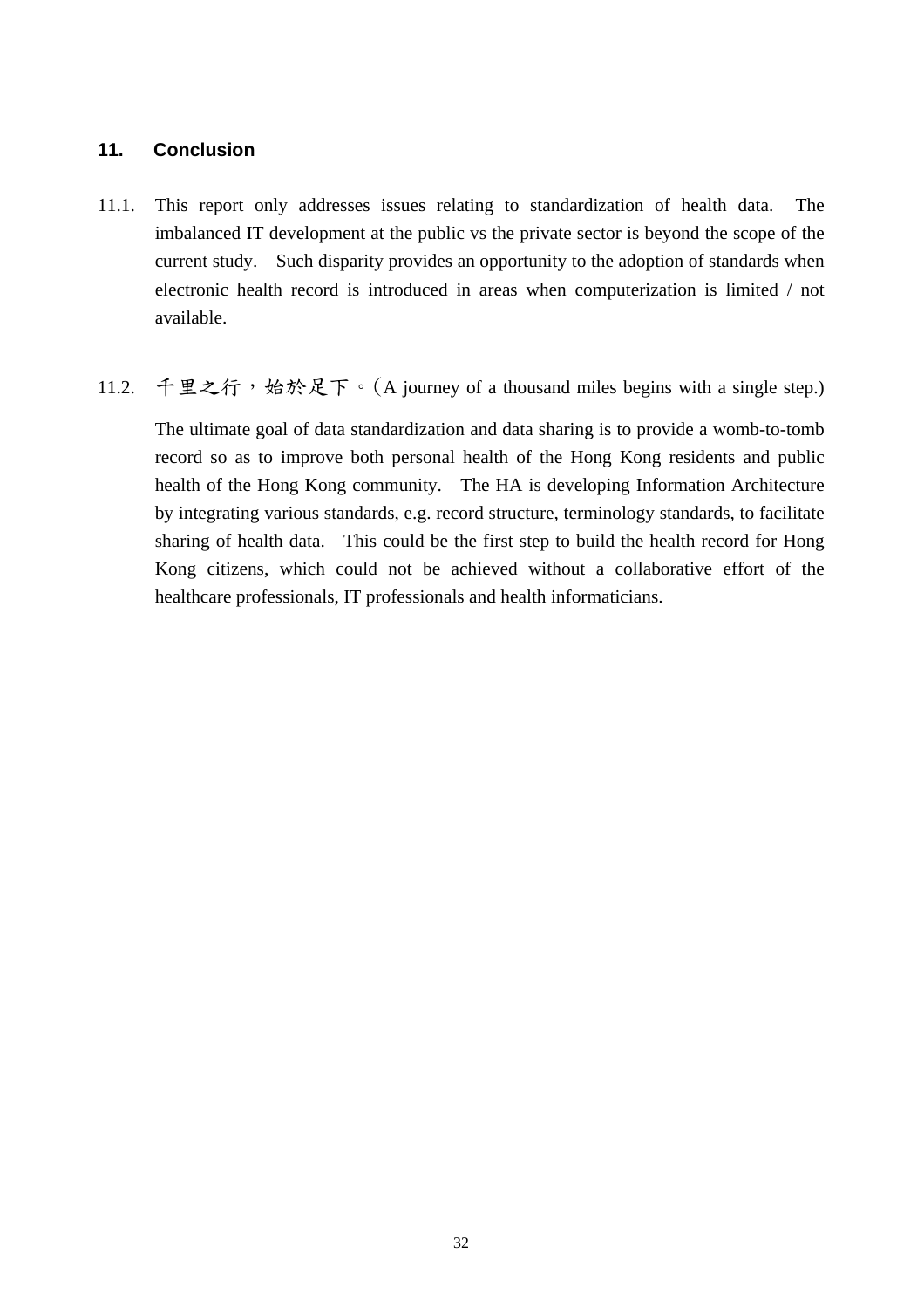## <span id="page-32-0"></span>**Glossary**

| 3DES         | <b>Triple Data Encryption Standard</b>                                                    |  |  |  |
|--------------|-------------------------------------------------------------------------------------------|--|--|--|
| <b>AES</b>   | <b>Advanced Encryption Standard</b>                                                       |  |  |  |
| <b>ANSI</b>  | <b>American National Standards Institute</b>                                              |  |  |  |
| <b>ASTM</b>  | American Society for Testing and Materials                                                |  |  |  |
| <b>BNF</b>   | <b>British National Formulary</b>                                                         |  |  |  |
| CAP          | College of American Pathologist                                                           |  |  |  |
| <b>CCOW</b>  | <b>Clinical Context Object Workgroup</b>                                                  |  |  |  |
| <b>CCR</b>   | <b>Continuity of Care Record</b>                                                          |  |  |  |
| <b>CDA</b>   | <b>Clinical Document Architecture</b>                                                     |  |  |  |
| <b>CDR</b>   | <b>Central Drug Repository</b>                                                            |  |  |  |
| <b>CMS</b>   | <b>Clinical Management System</b>                                                         |  |  |  |
| <b>CPT</b>   | <b>Current Procedural Terminology</b>                                                     |  |  |  |
| <b>DES</b>   | Data Encryption Standard                                                                  |  |  |  |
| DH           | Department of Health                                                                      |  |  |  |
| <b>DICOM</b> | Digital Imaging and Communications in Medicine                                            |  |  |  |
| <b>ECRI</b>  | <b>Emergency Care Research Institute</b>                                                  |  |  |  |
| ePR          | <b>Electronic Patient Record</b>                                                          |  |  |  |
| <b>GLIF</b>  | Guideline Interchange Format                                                              |  |  |  |
| <b>GMDN</b>  | <b>Global Medical Device Nomenclature</b>                                                 |  |  |  |
| HA           | <b>Hospital Authority</b>                                                                 |  |  |  |
| <b>HACVT</b> | Hospital Authority Clinical Vocabulary Table                                              |  |  |  |
| <b>HKID</b>  | Hong Kong Identity Card                                                                   |  |  |  |
| <b>HKPMI</b> | Hong Kong Patient Master Index                                                            |  |  |  |
| HL7          | Health Level 7                                                                            |  |  |  |
| <b>ICD</b>   | <b>International Classification of Diseases</b>                                           |  |  |  |
| ICD 10 AM    | International Classification of Diseases, 10 <sup>th</sup><br>revision, Australian        |  |  |  |
|              | Modification                                                                              |  |  |  |
| ICD 9 CM     | International Classification of Diseases, 9 <sup>th</sup> revision, Clinical Modification |  |  |  |
| ICF          | International Classification of Functioning, Disability and Health                        |  |  |  |
| <b>ICH</b>   | International Conference on Harmonization of Technical Requirements for                   |  |  |  |
|              | Registration of Pharmaceuticals for Human Use                                             |  |  |  |
| <b>ICPC</b>  | <b>International Classification of Primary Care</b>                                       |  |  |  |
| <b>IEEE</b>  | Institute of Electrical and Electronics Engineers                                         |  |  |  |
| <b>IETF</b>  | <b>Internet Engineering Task Force</b>                                                    |  |  |  |
| <b>IFPMA</b> | International<br>Federation<br>of<br>Pharmaceutical<br>Manufacturers<br>and               |  |  |  |
|              | Associations                                                                              |  |  |  |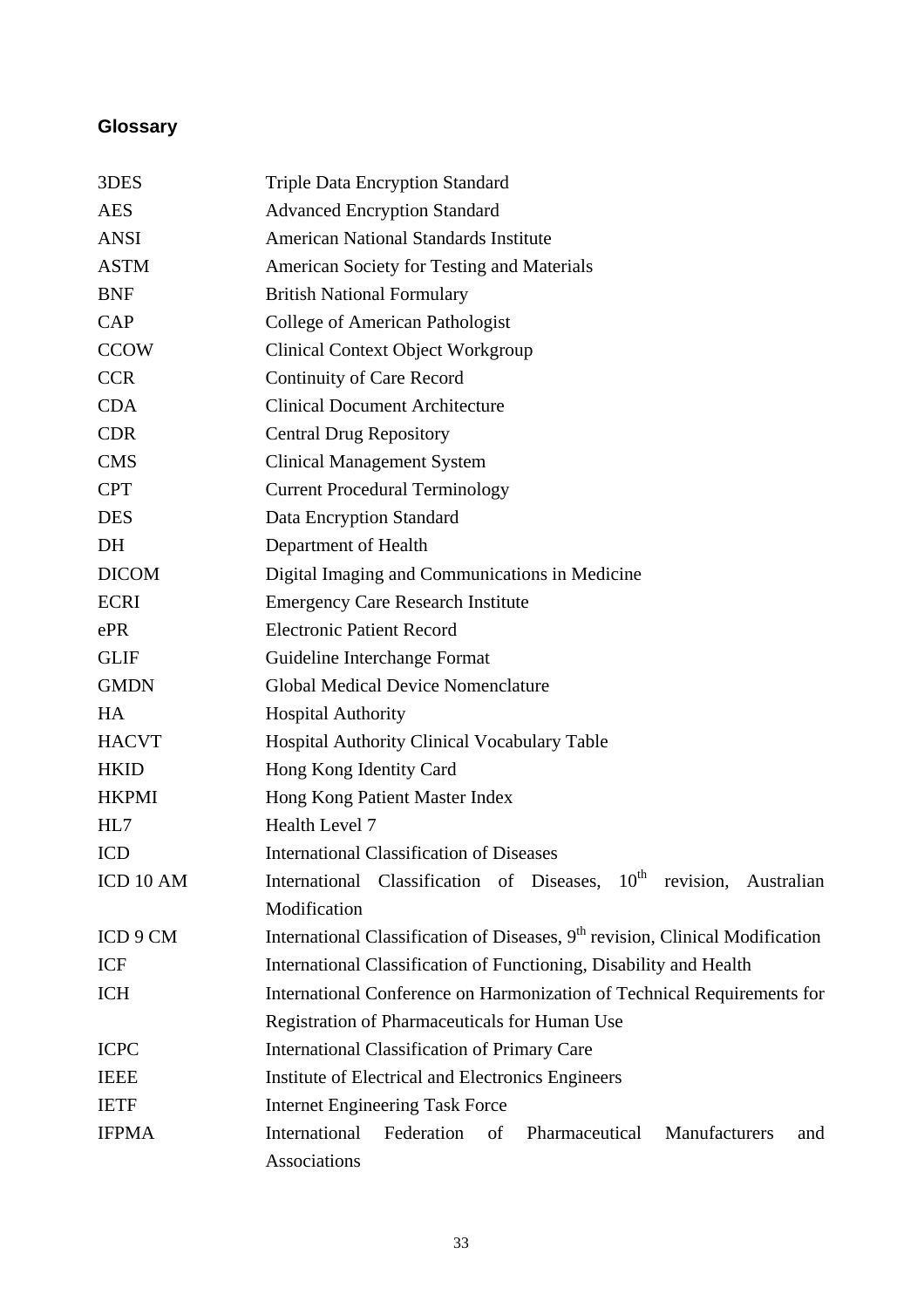| <b>ISO</b>       | International Organization for Standardization                       |  |  |
|------------------|----------------------------------------------------------------------|--|--|
| IT               | <b>Information Technology</b>                                        |  |  |
| <b>LOINC</b>     | Logical Observation Identifiers, Names and Codes                     |  |  |
| <b>MeSH</b>      | <b>Medical Subject Headings</b>                                      |  |  |
| <b>MOM</b>       | Map of Medicine                                                      |  |  |
| <b>MSSO</b>      | Maintenance and Support Services Organization                        |  |  |
| <b>NCCH</b>      | National Centre for Classification in Health                         |  |  |
| <b>NEMA</b>      | <b>National Electrical Manufacturers Association</b>                 |  |  |
| <b>NLM</b>       | National Library of Medicine                                         |  |  |
| <b>OGCIO</b>     | Office of Government Chief Information Officer                       |  |  |
| <b>RIM</b>       | Reference Information Model                                          |  |  |
| <b>SNOMED CT</b> | Systematized Nomenclature of Medicine, Clinical Terms                |  |  |
| <b>UMDNS</b>     | Universal Medical Device Nomenclature System                         |  |  |
| <b>WHO</b>       | World Health Organization                                            |  |  |
| <b>WONCA</b>     | World Organization of National Colleges and Academic Associations of |  |  |
|                  | <b>General Practice/Family Doctors</b>                               |  |  |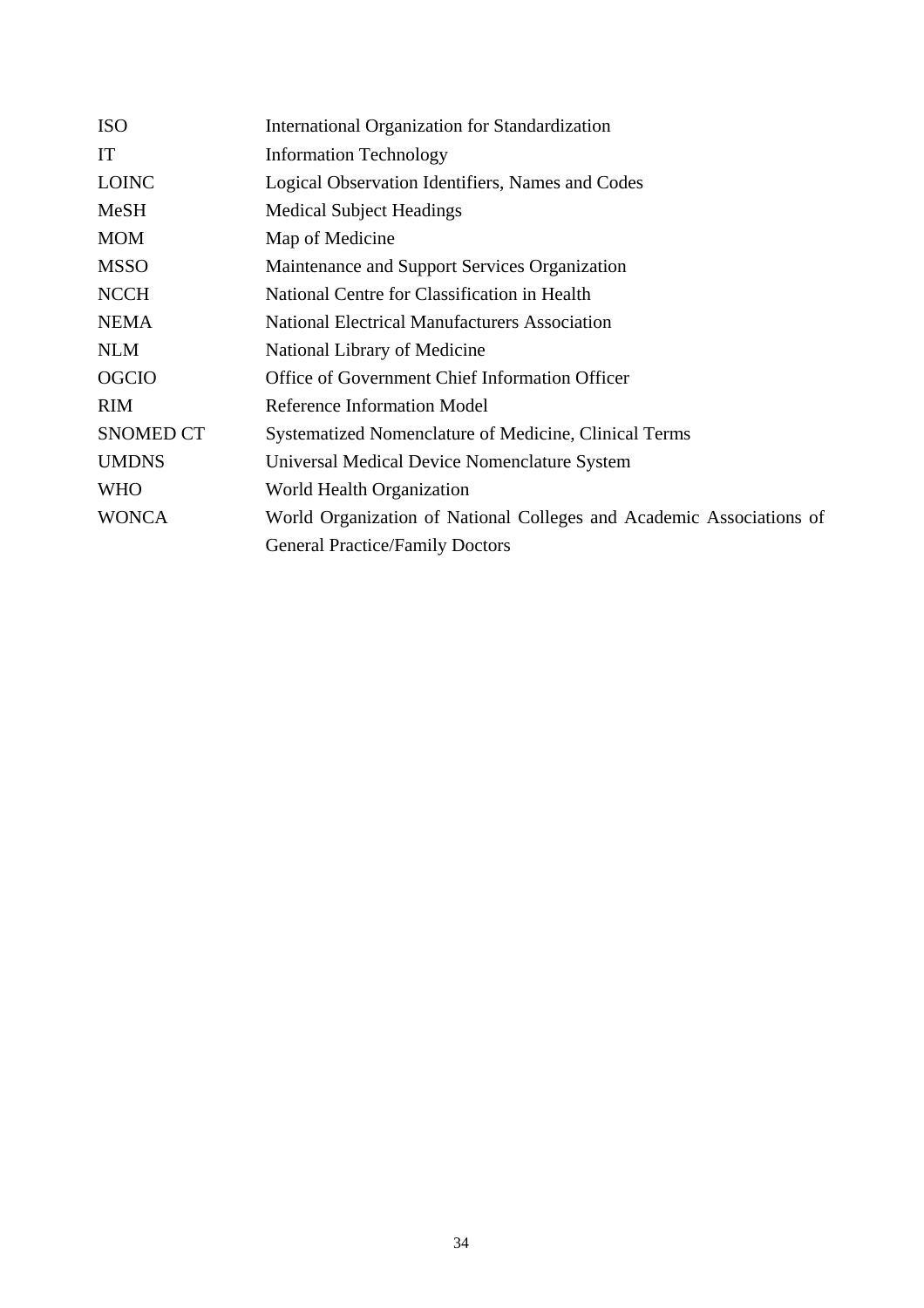## <span id="page-34-0"></span>**References**

- 1. Institute of Medicine, 2004. Patient Safety: Achieving a New Standard for Care.
- 2. Hong Kong Medical Association, 2006. Report of HKMA IT Survey 2006.
- 3. Continuity of Care Record <http://www.continuityofcarerecord.org/x6169.xml>
- 4. Rector, AL. Thesauri and formal classifications : terminologies for people and machines. Mehtods Inf. Med. 1998;37:501-9.
- 5. Cimino, JJ. Desiderata for controlled medical vocabularies in the twenty-first centry. Methods Inf Med. 1998:37:394-403.
- 6. British National Formulary <http://www.bnf.org/bnf/>
- 7. RxNorm <http://www.nlm.nih.gov/research/umls/rxnorm/index.html>
- 8. MedDRA<http://www.meddramsso.com/MSSOWeb/index.htm>
- 9. LOINC <http://www.regenstrief.org/loinc/>
- 10. DICOM <http://medical.nema.org/>
- 11. ICD <http://www.who.int/classifications/icd/en/>
- 12. Chute CG, Cohn SP, Campbell KE, Lover DE, Campbell JR. The content coverage of clinical classifications. J Am Med Inform Assoc. 1996;3:224-33.
- 13. ICPC <http://www.globalfamilydoctor.com/wicc/icpcstory.html>
- 14. ICF <http://www.who.int/classifications/icf/en/>
- 15. SNOMED <http://www.snomed.org/snomedct/index.html>
- 16. CPT <http://www.ama-assn.org/ama/pub/category/3113.html>
- 17. MeSH<http://www.nlm.nih.gov/mesh/>
- 18. National Centre for Classification in Health <http://www3.fhs.usyd.edu.au/ncchwww/site/>
- 19. HL7 <http://www.hl7.org/>
- 20. Reference Information Model<http://www.hl7.org.au/HL7-V3-Resrcs.htm>
- 21. Gartner (2006). HL7 v3 messages need a critical midcourse correction
- 22. IEEE 1073 <http://www.ieee1073.org/standards/1073standards.html>
- 23. GLIF [www.glif.org](http://www.glif.org/)
- 24. Map of Medicine<http://www.mapofmedicine.co.uk/>
- 25. Cochrane Library <http://www.cochrane.org/reviews/clibintro.htm>
- 26. Health Insurance Portability and Accountability Act <http://www.hhs.gov/ocr/hipaa/>
- 27. Health Insurance Portability and Accountability Act <http://www.cms.hhs.gov/HIPAAGenInfo/>
- 28. Personal **Health** Information Protection Act [http://www.e-laws.gov.on.ca/DBLaws/Statutes/English/04p03\\_e.htm](http://www.e-laws.gov.on.ca/DBLaws/Statutes/English/04p03_e.htm)
- 29. Internet Engineering Task Force <http://www.ietf.org/home.html>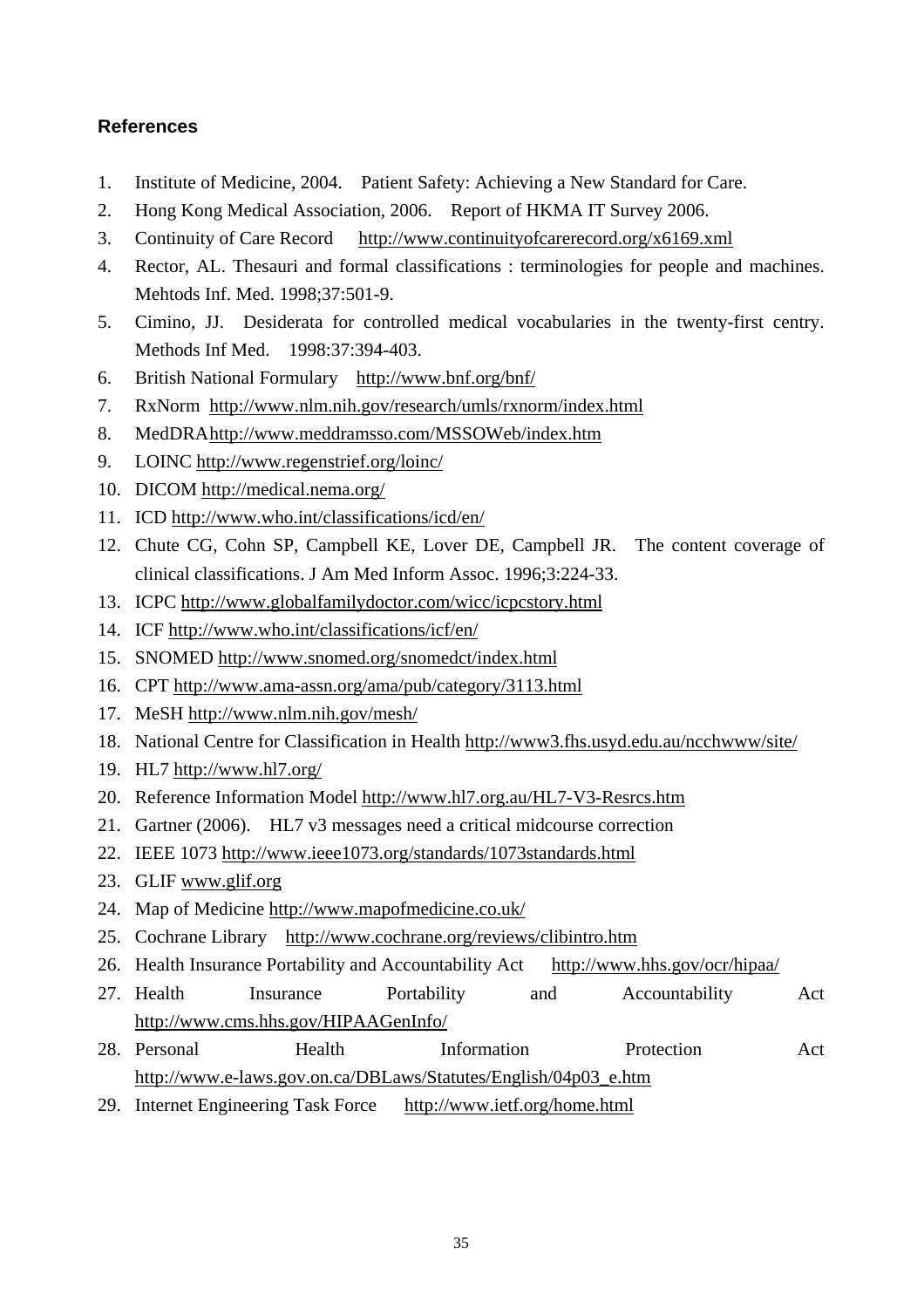# <span id="page-35-0"></span>**Appendix I Adoption of Standard Terminologies in Hong Kong Hospitals**

|                        |                                                   | Hospital | HA        |
|------------------------|---------------------------------------------------|----------|-----------|
|                        |                                                   | A        | hospitals |
| Patient identification | HKID card number / HK Birth Certificate           | Y        | Y         |
|                        | number                                            |          |           |
|                        | Self-developed                                    |          | Y         |
| <b>Diagnosis</b>       | ICD 9 CM                                          | Y        | Y         |
|                        | ICD <sub>10</sub>                                 | Y        | Y         |
|                        | International Classification for Primary Care v.1 | Y        |           |
|                        | International Classification for Primary Care v.2 |          | Y         |
|                        | International Classification of Functioning,      |          | Y         |
|                        | Disability and Health (ICF)                       |          |           |
| <b>Procedures</b>      | ICD9 CM                                           | Y        | Y         |
| Laboratory data        | <b>SNOMED CT</b>                                  |          | Y         |
|                        | <b>SNOMED III</b>                                 |          | Y         |
|                        | Laboratory Observation Identifiers, Names and     |          | Y         |
|                        | Codes (LOINC)                                     |          |           |
|                        | Self-developed                                    | Y        | Y         |
| Drug data              | <b>British National Formulary (BNF)</b>           | Y        | Y         |
|                        | <b>USPDI</b> , MartinDale                         | Y        |           |
|                        | The Digital Imaging and Communications in         | Y        |           |
| Imaging                | Medicine (DICOM)                                  |          | Y         |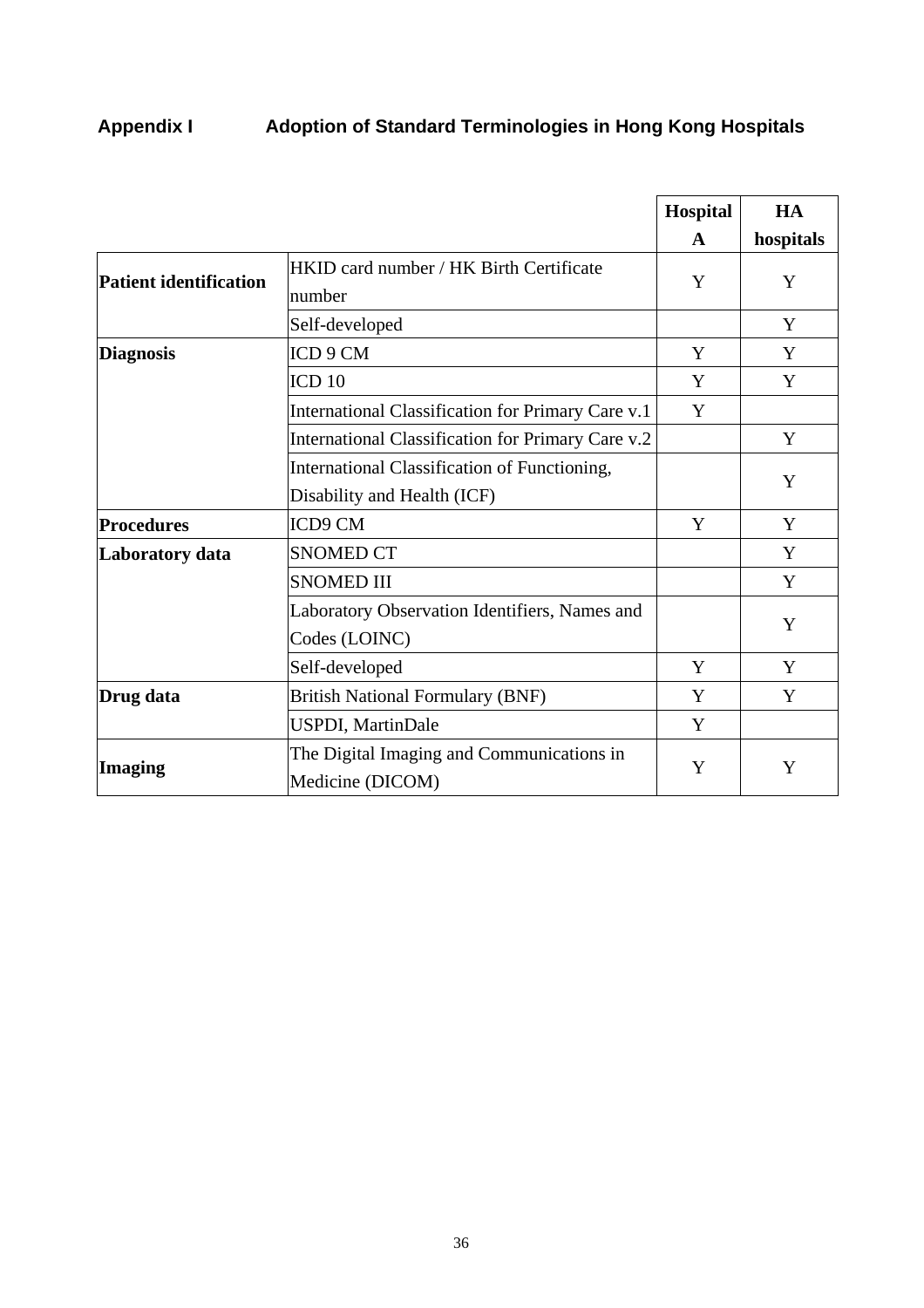### <span id="page-36-0"></span>**Appendix II ASTM E31.20 Standards on Privacy and Security**

[E1714-00 Standard Guide for Properties of a Universal Healthcare Identifier \(UHID\)](http://www.astm.org/cgi-bin/SoftCart.exe/DATABASE.CART/REDLINE_PAGES/E1714.htm?L+mystore+yvxb3721+1153043297)

[E1762-95\(2003\) Standard Guide for Electronic Authentication of Health Care Information](http://www.astm.org/cgi-bin/SoftCart.exe/DATABASE.CART/REDLINE_PAGES/E1762.htm?L+mystore+yvxb3721+1153043297)

[E1869-04 Standard Guide for Confidentiality, Privacy, Access, and Data Security Principles](http://www.astm.org/cgi-bin/SoftCart.exe/DATABASE.CART/REDLINE_PAGES/E1869.htm?L+mystore+yvxb3721+1153043297)  [for Health Information Including Electronic Health Records](http://www.astm.org/cgi-bin/SoftCart.exe/DATABASE.CART/REDLINE_PAGES/E1869.htm?L+mystore+yvxb3721+1153043297)

[E1985-98\(2005\) Standard Guide for User Authentication and Authorization](http://www.astm.org/cgi-bin/SoftCart.exe/DATABASE.CART/REDLINE_PAGES/E1985.htm?L+mystore+yvxb3721+1153043297)

[E1986-98\(2005\) Standard Guide for Information Access Privileges to Health Information](http://www.astm.org/cgi-bin/SoftCart.exe/DATABASE.CART/REDLINE_PAGES/E1986.htm?L+mystore+yvxb3721+1153043297)

[E1987-98 Standard Guide for Individual Rights Regarding Health Information](http://www.astm.org/cgi-bin/SoftCart.exe/DATABASE.CART/REDLINE_PAGES/E1987.htm?L+mystore+yvxb3721+1153043297)

[E1988-98 Standard Guide for Training of Persons who have Access to Health Information](http://www.astm.org/cgi-bin/SoftCart.exe/DATABASE.CART/REDLINE_PAGES/E1988.htm?L+mystore+yvxb3721+1153043297)

[E2017-99\(2005\) Standard Guide for Amendments to Health Information](http://www.astm.org/cgi-bin/SoftCart.exe/DATABASE.CART/REDLINE_PAGES/E2017.htm?L+mystore+yvxb3721+1153043297)

[E2084-00 Standard Specification for Authentication of Healthcare Information Using](http://www.astm.org/cgi-bin/SoftCart.exe/DATABASE.CART/REDLINE_PAGES/E2084.htm?L+mystore+yvxb3721+1153043297)  [Digital Signatures](http://www.astm.org/cgi-bin/SoftCart.exe/DATABASE.CART/REDLINE_PAGES/E2084.htm?L+mystore+yvxb3721+1153043297)

[E2085-00a Standard Guide on Security Framework for Healthcare Information](http://www.astm.org/cgi-bin/SoftCart.exe/DATABASE.CART/REDLINE_PAGES/E2085.htm?L+mystore+yvxb3721+1153043297)

[E2086-00 Standard Guide for Internet and Intranet Healthcare Security](http://www.astm.org/cgi-bin/SoftCart.exe/DATABASE.CART/REDLINE_PAGES/E2086.htm?L+mystore+yvxb3721+1153043297)

[E2147-01 Standard Specification for Audit and Disclosure Logs for Use in Health](http://www.astm.org/cgi-bin/SoftCart.exe/DATABASE.CART/REDLINE_PAGES/E2147.htm?L+mystore+yvxb3721+1153043297)  [Information Systems](http://www.astm.org/cgi-bin/SoftCart.exe/DATABASE.CART/REDLINE_PAGES/E2147.htm?L+mystore+yvxb3721+1153043297)

[E2212-02a Standard Practice for Healthcare Certificate Policy](http://www.astm.org/cgi-bin/SoftCart.exe/DATABASE.CART/REDLINE_PAGES/E2212.htm?L+mystore+yvxb3721+1153043297)